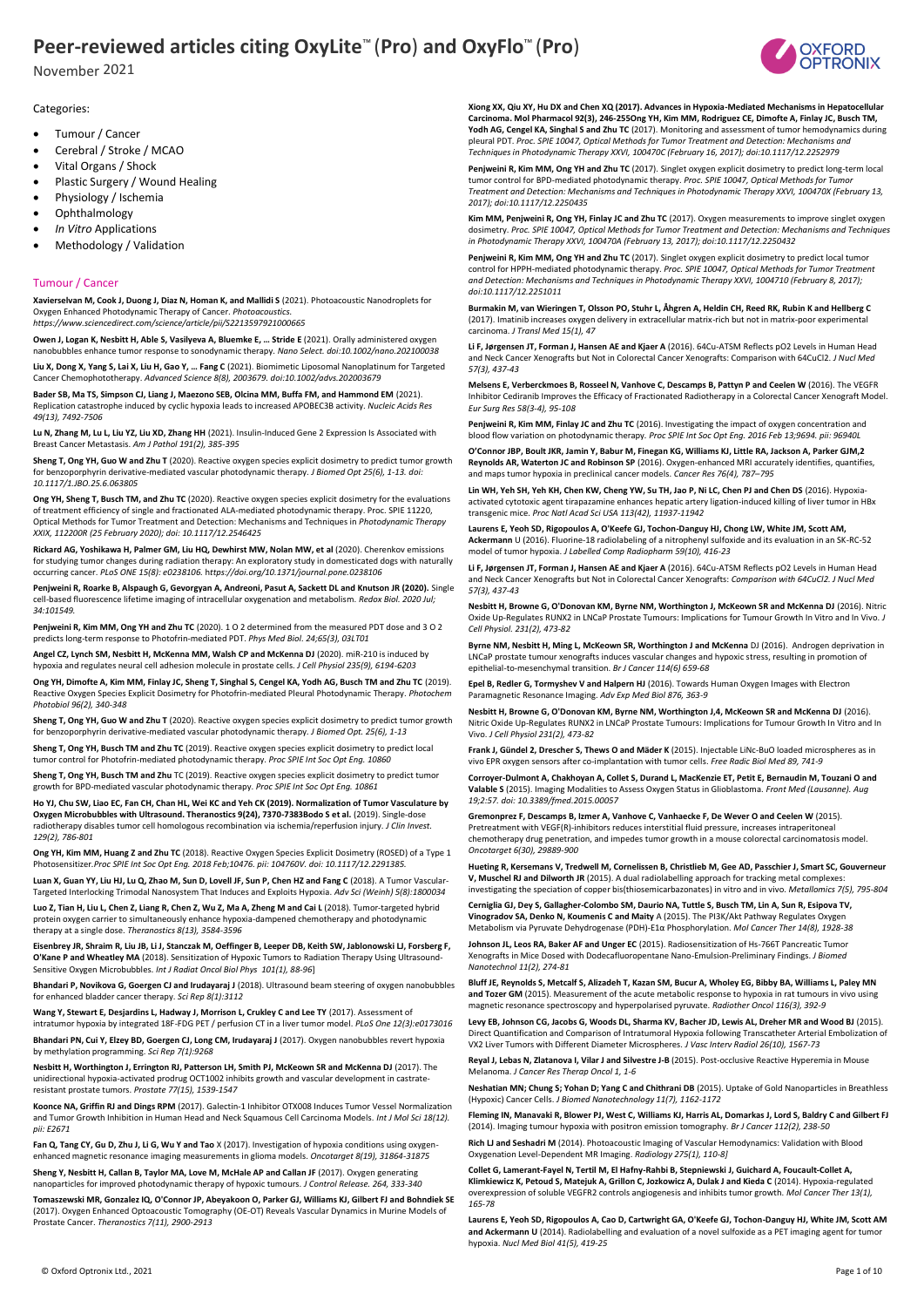

November 2021

**Raykov Z, Grekova SP, Bour G, Lehn JM, Giese NA, Nicolau C and Aprahamian M** (2014). Myo-inositol trispyrophosphate-mediated hypoxia reversion controls pancreatic cancer in rodents and enhances gemcitabine efficacy. *Int J Cancer 134(11), 2572-82*

**Bailey KM, Cornnell HH, Ibrahim-Hashim A, Wojtkowiak JW, Hart CP, Zhang X, Leos R, Martinez GV, Baker AF and Gillies** RJ (2014). Evaluation of the "Steal" Phenomenon on the Efficacy of Hypoxia Activated Prodrug TH-302 in Pancreatic Cancer. *PLoS One. 2014 Dec 22;9(12):e113586*

**Tran LB, Bol A, Labar D, Karroum O, Bol V, Jordan B, Grégoire Vand Gallez B** (2014). Potential role of hypoxia imaging using (18)F-FAZA PET to guide hypoxia-driven interventions (carbogen breathing or dose escalation) in radiation therapy. *Radiother Oncol 113(2), 204-9*

**Weiss A, van Beijnum JR, Bonvin D, Jichlinski P, Dyson PJ, Griffioen AW and Nowak-Sliwinska P** (2014). Lowdose angiostatic tyrosine kinase inhibitors improve photodynamic therapy for cancer: lack of vascular normalization. *J Cell Mol Med 18(3), 480-91*

**Collet G, Robert E, Lenoir A, Vandamme M, Darny T, Dozias S, Kieda C and Pouvesle JM** (2014). Plasma jetinduced tissue oxygenation: potentialities for new therapeutic strategies. *Plasma Sources Sci. Technol. 23 012005 doi:10.1088/0963-0252/23/1/012005*

**Li CX, Wong BL, Ling CC, Ma YY, Shao Y, Geng W, Qi X, Lau SH, Kwok SY, Wei N, Tzang FC, Ng KT, Liu XB, Lo CM and Man K** (2014). A novel oxygen carrier "YQ23" suppresses the liver tumor metastasis by decreasing circulating endothelial progenitor cells and regulatory T cells. *BMC Cancer 14, 293*

**Sun CJ, Li C, Lv HB, Zhao C, Yu JM, Wang GH, Luo YX, Li Y, Xiao M, Yin J and Lang JY** (2014). Comparing CT perfusion with oxygen partial pressure in a rabbit VX2 soft-tissue tumor model. *J Radiat Res 55(1), 183-90*

**Tertil M, Skrzypek K, Florczyk U, Weglarczyk K, Was H, Collet G, Guichard A, Gil T, Kuzdzal J, Jozkowicz A, Kieda C, Pichon C and Dulak J** (2014). Regulation and novel action of thymidine phosphorylase in non-small cell lung cancer: crosstalk with Nrf2 and HO-1. *PLoS One 9(5), e97070*

**Hueting R, Kersemans V, Cornelissen B, Tredwell M, Hussien K, Christlieb M, Gee AD, Passchier J, Smart SC, Dilworth JR, Gouverneur V and Muschel RJ** (2014). A comparison of the behavior of (64)Cu-acetate and (64)Cu-ATSM in vitro and in vivo. *J Nucl Med 55(1), 128-34*

**Li XF, Du Y, Ma Y, Postel GC and Civelek AC** (2014). (18)F-fluorodeoxyglucose uptake and tumor hypoxia: revisit (18)f-fluorodeoxyglucose in oncology application. *Transl Oncol 7(2), 240-7*

**Collet G, Lamerant-Fayel N, Tertil M, El Hafny-Rahbi B, Stepniewski J, Guichard A, Foucault-Collet A, Klimkiewicz K, Petoud S, Matejuk A, Grillon C, Jozkowicz A, Dulak J and Kieda C** (2014). Hypoxia-regulated over expression of soluble VEGFR2 controls angiogenesis and inhibits tumor growth. *Mol Cancer Ther 13(1), 165-78*

**Sun CJ, Li C, Lv HB, Zhao C, Yu JM, Wang GH, Luo YX, Li Y, Xiao M, Yin J and Lang JY** (2014). Comparing CT perfusion with oxygen partial pressure in a rabbit VX2 soft-tissue tumor model. *J Radiat Res 55(1), 183-90*

**Jordan BF, Magat J, Colliez F, Ozel E, Fruytier AC, Marchand V, Mignion L and Gallez B** (2013). Application of MOBILE (mapping of oxygen by imaging lipids relaxation enhancement) to study variations in tumo oxygenation. *Adv Exp Med Biol 789, 281-8*

**Rizwan A, Serganova I, Khanin R, Karabeber H, Ni X, Thakur S, Zakian KL, Blasberg R and Koutcher JA** (2013). Relationships between LDH-A, lactate, and metastases in 4T1 breast tumors. *Clin Cancer Res 19(18), 5158-69*

**Yoshikawa H, Ehrhart EJ, Charles JB, Custis JT and Larue SM** (2013). Assessment of predictive molecular variables in feline oral squamous cell carcinoma treated with stereotactic radiation therapy. *Vet Comp Oncol. 2016 Mar;14(1):39-57*

**Huang T, Civelek AC, Zheng H, Ng CK, Duan X, Li J, Postel GC, Shen B and Li XF** (2013). (18)F-misonidazole PET imaging of hypoxia in micrometastases and macroscopic xenografts of human non-small cell lung cancer: a correlation with autoradiography and histological findings. *Am J Nucl Med Mol Imaging. 2013;3(2), 142-53*

**Pagan J, Przybyla B, Jamshidi-Parsian A, Gupta K and Griffin RJ** (2013). Blood outgrowth endothelial cells increase tumor growth rates and modify tumor physiology: relevance for therapeutic targeting. *Cancers (Basel) 5(1), 205-17*

Ming L, Byrne NM, Camac SN, Mitchell CA, Ward C, Waugh DJ, McKeown SR and Worthington J (2013). Androgen deprivation results in time-dependent hypoxia in LNCaP prostate tumours: informed scheduling of the bioreductive drug AQ4N improves treatment response. *Int J Cancer 132(6), 1323-32*

**Mignion L, Magat J, Schakman O, Marbaix E, Gallez B and Jordan BF** (2013). Hexafluorobenzene in comparison with perfluoro-15-crown-5-ether for repeated monitoring of oxygenation using 19F MRI in a mouse model. *Magn Reson Med 69(1), 248-54*

**Coudyzer P, Lemoine P, Jordan BF, Gallez B, Galant C, Nisolle M, Courtoy PJ, Henriet P and Marbaix E** (2013). Hypoxia is not required for human endometrial breakdown or repair in a xenograft model of menstruation. *FASEB J. 27(9), 3711-9*

**Kieda C, El Hafny-Rahbi B, Collet G, Lamerant-Fayel N, Grillon C, Guichard A, Dulak J, Jozkowicz A, Kotlinowski J, Fylaktakidou KC, Vidal A, Auzeloux P, Miot-Noirault E, Beloeil JC, Lehn JM and Nicolau C** (2013). Stable tumor vessel normalization with pO2 increase and endothelial PTEN activation by inositol trispyrophosphate brings novel tumor treatment. *J Mol Med (Berl). 91(7), 883-99*

**Skrzypek K, Tertil M, Golda S, Ciesla M, Weglarczyk K, Collet G, Guichard A, Kozakowska M, Boczkowski J,**  Was H, Gil T, Kuzdzal J, Muchova L, Vitek L, Loboda A, Jozkowicz A, Kieda C and Dulak J (2013). Interplay between heme oxygenase-1 and miR-378 affects non-small cell lung carcinoma growth, vascularization and metastasis. *Antioxid Redox Signal. 19(7), 644-60* 

**Deschepper M, Manassero M, Oudina K, Paquet J, Monfoulet LE, Bensidhoum M, Logeart-Avramoglou D and Petite H** (2013). Proangiogenic and prosurvival functions of glucose in human mesenchymal stem cells upon transplantation. *Stem Cells 31(3), 526-35*

**Ballegeer EA, Madrill NJ, Berger KL, Agnew DW and McNiel EA** (2013). Evaluation of hypoxia in a feline model of head and neck cancer using 64Cu-ATSM positron emission tomography/computed tomography. *BMC Cancer 13, 218.*

**Tran LB, Bol A, Labar D, Jordan B, Magat J, Mignion L, Grégoire V and Gallez B** (2012). Hypoxia imaging with the nitroimidazole (18)F-FAZA PET tracer: A comparison with OxyLite, EPR oximetry and (19)F-MRI relaxometry. *Radiother Oncol. 105, 29-35*

**Thrall DE, Maccarini P, Stauffer P, Macfall J, Hauck M, Snyder S, Case B, Linder K, Lan L, McCall Land Dewhirst MW** (2012). Thermal dose fractionation affects tumour physiological response*. Int J Hyperthermia 28(5), 431- 40*

**Laurens E, Yeoh SD, Rigopoulos A, Cao D, Cartwright GA, O'Keefe GJ, Tochon-Danguy HJ, White JM, Scott AM and Ackermann U** (2012). Radiolabelling and evaluation of novel haloethylsulfoxides as PET imaging agents for tumor hypoxia*. Nucl Med Biol 39(6), 871-82*

**Prevo R, Fokas E, Reaper PM, Charlton PA, Pollard JR, McKenna WG, Muschel RJ and Brunner TB** (2012)**.** The novel ATR inhibitor VE-821 increases sensitivity of pancreatic cancer cells to radiation and chemotherapy*. Cancer Biol Ther 13(11), 1072-81*

**Fokas E, Yoshimura M, Prevo R, Higgins G, Hackl W, Maira SM, Bernhard EJ, McKenna WG and Muschel RJ**  (2012). NVP-BEZ235 and NVP-BGT226, dual phosphatidylinositol 3-kinase/mammalian target of rapamycin inhibitors, enhance tumor and endothelial cell radiosensitivity. *Radiat Oncol 7, 48*

**Ming L, Byrne N, Camac S, Mitchell C, Ward C, Waugh D, McKeown S and Worthington J** (2012). Androgen deprivation results in time-dependent hypoxia in LNCaP prostate tumours; informed scheduling of the bioreductive drug AQ4N improves treatment response*. Int J Cancer 132(6), 1323-32* 

**Ellingsen C, Ovrebø KM, Galappathi K, Mathiesen B and Rofstad EK** (2012). pO<sub>2</sub> fluctuation pattern and cycling<br>hypoxia in human cervical carcinoma and melanoma xenografts. *Int J Radiat Oncol Biol Phys. 83(4), 1317-23* 

**Myers AL, Orr WS, Denbo JW, Ng CY, Zhou J, Spence Y, Wu J and Davidoff AM** (2012). Rapamycin-induced tumor vasculature remodeling in rhabdomyosarcoma xenografts increases the effectiveness of adjuvant ionizing radiation. *J Pediatr Surg 47(1), 183-9*

**Hsieh CH, Chang HT, Shen WC, Shyu WC and Liu RS** (2012). Imaging the Impact of Nox4 in Cycling Hypoxiamediated U87 Glioblastoma Invasion and Infiltration. *Mol Imaging Biol. 14(4), 489-99*

**Meng F, Evans JW, Bhupathi D, Banica M, Lan L, Lorente G, Duan JX, Cai X, Mowday AM, Guise CP, Maroz A, Anderson RF, Patterson AV, Stachelek GC, Glazer PM, Matteucci MD and Hart CP** (2011). Molecular and cellular pharmacology of the hypoxia-activated prodrug TH-302. *Mol Cancer Ther. 11(3), 740-51*

**Carreau A, El Hafny-Rahbi B, Matejuk A, Grillon C and Kieda C** (2011). Why is the partial oxygen pressure of human tissues a crucial parameter? Small molecules and hypoxia. *J Cell Mol Med 15(6), 1239-53*

**Serganova I, Rizwan A, Ni X, Thakur SB, Vider J, Russell J, Blasberg R and Koutcher JA** (2011). Metabolic imaging: a link between lactate dehydrogenase A, lactate, and tumor phenotype. *Clin Cancer Res 17(19), 6250- 61*

**Lawrentschuk N, Lee FT, Jones G, Rigopoulos A, Mountain A, O'Keefe G, Papenfuss AT, Bolton DM, Davis ID and Scott AM** (2011). Investigation of hypoxia and carbonic anhydrase IX expression in a renal cell carcinoma xenograft model with oxygen tension measurements and <sup>12</sup>1-cG250 PET/CT. *Urol Oncol 29(4), 411-20* 

**Hsieh CH, Shyu WC, Chiang CY, Kuo JW, Shen WC and Liu RS** (2011). NADPH oxidase subunit 4-mediated reactive oxygen species contribute to cycling hypoxia-promoted tumor progression in glioblastoma multiforme. *PLoS One 6(9), e23945*

**Kersemans V, Cornelissen B, Hueting R, Tredwell M, Hussien K, Allen PD, Falzone N, Hill SA, Dilworth JR, Gouverneur V, Muschel RJ and Smart SC** (2011). Hypoxia imaging using PET and SPECT: the effects of anesthetic and carrier gas on [Cu]-ATSM, [Tc]-HL91 and [F]-FMISO tumor hypoxia accumulation. *PLoS One 6(11), e25911*

**Sen A, Capitano ML, Spernyak JA, Schueckler JT, Thomas S, Singh AK, Evans SS, Hylander BL and Repasky EA**  (2011). Mild elevation of body temperature reduces tumor interstitial fluid pressure and hypoxia and enhances efficacy of radiotherapy in murine tumor models. *Cancer Res 71(11), 3872-80*

**Winter JD, Akens MK and Cheng H-L, M** (2011). Quantitative MRI assessment of VX2 tumour oxygenation changes in response to hyperoxia and hypercapnia. *Phys. Med. Biol. 56, 1225–1242*

**Dalrymple SL, Becker RE, Zhou H, Deweese TL and Isaacs JT** (2011). Tasquinimod prevents the angiogenic rebound induced by fractionated radiation resulting in an enhanced therapeutic response of prostate cancer xenografts. *Prostate 72(6), 638-48* 

**Busch TM, Wang H-W, Wileyto EP, Yu G. and Bunte RM** (2010). Increasing damage to tumor blood vessels during motexafin lutetium-PDT through use of low fluence rate. *Radiation Research 174(3), 331-40*

**Myers AL, Williams RF, Ng CY, Hartwich JE and Davidoff AM** (2010). Bevacizumab-induced tumor vessel remodeling in rhabdomyosarcoma xenografts increases the effectiveness of adjuvant ionizing radiation. *J Pediatr Surg 5, 1080-5*

**Sims TL, McGee M, Williams RF, Myers AL, Tracey L, Hamner JB, Ng C, Wu J, Gaber MW, McCarville B, Nathwani AC and Davidoff AM** (2010). IFN-beta restricts tumor growth and sensitizes alveolar rhabdomyosarcoma to ionizing radiation. *Mol Cancer Ther 9, 761-71*

**Bejota R, Kersemans V, Kelly C, Carroll L, King RC and Gouverneu V** (2010). Pre-clinical evaluation of a 3-nitro-1,2,4-triazole analogue of [18F]FMISO as hypoxia-selective tracer for PET. *Nucl Med Biol. 37(5), 565-575*

**Ostrander JH, McMahon CM, Lem S, Millon SR, Brown JQ, Seewaldt VL, Ramanujam N** (2010). Optical redox ratio differentiates breast cancer cell lines based on estrogen receptor status*. Cancer Res 70(11), 4759-66*

**Epel B, Hleihel D, Barth ED and Halpern HJ** (2010). Electron paramagnetic resonance oxygen imaging of a rabbit tumor using localized spin probe delivery. *Med. Phys. 37, 2553-59*

**Bartlett R, Zanzonico P, Carlin S, Chen S, Roble G, O'Donoghue J, Beattie B, Narayanan M, Georgi J-C and Humm JL** (2010). Kinetic modeling of [18F]-FMISO microPET data and its correlation with image-guided pO2 measurements. *J Nucl Med. 51 (Supplement 2):232*

**Wang W, Lee NY, Georgi J-C, Narayanan M, Guillem J, Schöder H and Humm JL** (2010). Pharmacokinetic analysis of hypoxia 18F-Fluoromisonidazole dynamic PET in head and neck cancer. *J Nucl Med 51(1), 37–45*

**Palmer GM, Viola RJ, Schroeder T, Yarmolenko PS, Dewhirst MW and Ramanujam N** (2009). Quantitative diffuse reflectance and fluorescence spectroscopy: tool to monitor tumor physiology in vivo. *J Biomed Opt 14(2), 024010*

**Bechet D, Tirand L, Faivre B, Plénat F, Bonnet C, Bastogne T, Frochot C, Guillemin F and Barberi-Heyob M**  (2009). Neuropilin-1 targeting photosensitization-induced early stages of thrombosis via tissue factor release. *Pharm Research 27(3), 468-479*

**Hardee ME, Eapen RJ, Rabbani ZN, Dreher MR, Marks J, Blackwell KL and Dewhirst MW** (2009). Her2/neu signaling blockade improves tumor oxygenation in a multifactorial fashion in Her2/neu+ tumors. *Cancer Chemother Pharmacol 63, 219-28*

**Jordan BF, Cron GO and Gallez B** (2009). Rapid monitoring of oxygenation by 19F magnetic resonance imaging: Simultaneous comparison with fluorescence quenching. *Magn Reson Med. 61, 634-8*

**Hou H, Lariviere JP, Demidenko E, Gladstone D, Swartz H and Khan N** (2009). Repeated tumor pO(2) measurements by multi-site EPR oximetry as a prognostic marker for enhanced therapeutic efficacy of fractionated radiotherapy. *Radiother Oncol 91, 126-31*

**Moriyama EH, Niedre MJ, Jarvi MT, Mocanu JD, Moriyama Y, Subarsky P, Li B, Lilge LD and Wilson BC** (2008). The influence of hypoxia on bioluminescence in luciferase-transfected gliosarcoma tumor cells in vitro. *Photochem Photobiol Sci 7, 675-680*

**Seshadri M, Bellnier DA, Vaughan LA, Spernyak JA, Mazurchuk R, Foster TH and Henderson BW** (2008). Light delivery over extended time periods enhances the effectiveness of photodynamic therapy. *Clin Cancer Res 14, 2796-2805*

**Zhang M, Huang M, Le C, Zanzonico PB, Claus F, Kolbert KS, Martin K, Ling CC, Koutcher JA and Humm JL** (2008). Accuracy and reproducibility of tumor positioning during prolonged and multi-modality animal imaging studies. *Phys Med Biol 53, 5867-82*

**Elas M, Bell R, Hleihel D, Barth ED, McFaul C, Haney CR, Bielanska J, Pustelny K, Ahn KH, Pelizzari CA, Kocherginsky M and Halpern HJ** (2008). Electron paramagnetic resonance oxygen image hypoxic fraction plus radiation dose strongly correlates with tumor cure in FSa fibrosarcomas. *Int J Radiat Oncol Biol Phys 71, 542-9* **Chan LS, Malcontenti-Wilson C, Muralidharan V and Christophi C** (2008). Alterations in vascular architecture

and permeability following OXi4503 treatment *Anticancer Drugs 19, 17-22*

**Fels DR, Ye J, Segan AT, Kridel SJ, Spiotto M, Olson M, Koong AC and Koumenis C** (2008). Preferential cytotoxicity of bortezomib toward hypoxic tumor cells via overactivation of endoplasmic reticulum stress pathways. *Cancer Res, 68, 9323-30*

**Chan N, Koritzinsky M, Zhao H, Bindra R, Glazer PM, Powell S, Belmaaza A, Wouters B and Bristow RG** (2008). Chronic hypoxia decreases synthesis of homologous recombination proteins to offset chemoresistance and radioresistance. *Cancer Res 68, 605-14*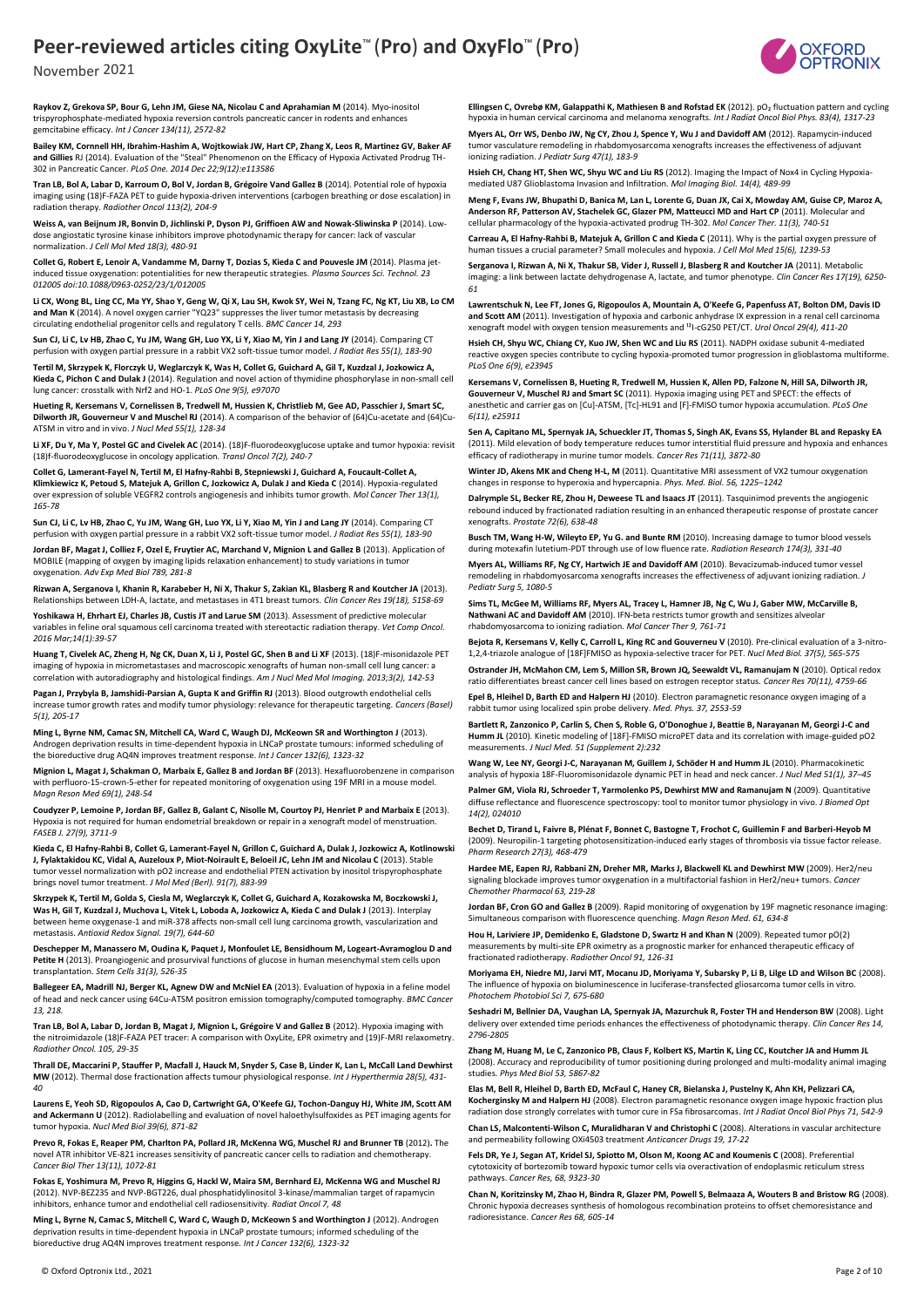

**Bayly SR, King RC, Honess DJ, Barnard PJ, Betts HM, Holland JP, Hueting R, Bonnitcha PD, Dilworth JR, Aigbirhio FI and Christlieb M** (2008). In vitro and in vivo evaluations of a hydrophilic 64Cubis(thiosemicarbazonato)-glucose conjugate for hypoxia imaging. *J Nucl Med 49, 1862-8*

**Riedl CC, Brader P, Zanzonico PB, Chun YS, Woo Y, Singh P, Carlin S, Wen B, Ling CC, Hricak H and Fong Y** (2008). Imaging hypoxia in orthotopic rat liver tumors with iodine 124-labeled iodoazomycin galactopyranoside PET. *Radiology 248, 561-70*

**Gulliksrud K, Vestvik IK, Galappathi K, Mathiesen B and Rofstad EK** (2008). Detection of different hypoxic cell<br>subpopulations in human melanoma xenografts by pimonidazole immunohistochemistry. *Radiat Res 170, 638-50*

**Sersa G, Jarm T, Kotnik T, Coer A, Podkrajsek M, Sentjurc M, Miklavcic D, Kadivec M, Kranjc S, Secerov A and Cemazar M** (2008). Vascular disrupting action of electroporation and electrochemotherapy with bleomycin in murine sarcoma. *Br J Cancer 98,388-98*

**Via LE, LinPL, Ray SM, Carrillo J, Allen SS, Eum SY, Taylor K, Klein E, Manjunatha U, Gonzales J, Lee EG, Park SK, Raleigh JA, Cho SN, McMurray DN, Flynn JL and Barry CE 3rd** (2008). Tuberculous granulomas are hypoxic in guinea pigs, rabbits, and non-human primates. *Infect Immun 76, 2333-40*

**Ceelen W, Boterberg T, Smeets P, van Damme N, Demetter P, Zwaenepoel O, Cesteleyn L, Houtmeyers P, Peeters M and Pattyn P** (2007). Recombinant human erythropoietin α modulates the effects of radiotherapy on colorectal cancer microvessels. *British Journal of Cancer 96, 692-700*

**Raman V, Artemov D, Pathak AP, Winnard PT Jr, McNutt S, Yudina A, Bogdanov A Jr and Bhujwalla ZM** (2006). Characterizing vascular parameters in hypoxic regions: a combined magnetic resonance and optical imaging study of a human prostate cancer model*. Cancer Res 66, 9929-36*

**Ceelen W, Smeets P, Backes W, Van Damme N, Boterberg T, Demetter P, Bouckenooghe I, De Visschere M, Peeters M and Pattyn P** (2006). Noninvasive monitoring of radiotherapy-induced microvascular changes using dynamic contrast enhanced magnetic resonance imaging (DCE-MRI). in a colorectal tumor model*. Int J Radiat Oncol Biol Phys 64, 1188-96*

**Nikfarjam M, Muralidharan V, Malcontenti-Wilson C, McLaren W and Christophi C** (2006). Impact of blood flow occlusion on liver necrosis following thermal ablation. *ANZ J Surg 76, 84-9*

**Skliarenko JV, Lunt SJ, Gordon ML, Vitkin A, Milosevic M and Hill RP** (2006). Effects of the vascular disrupting agent ZD6126 on interstitial fluid pressure and cell survival in tumors. *Cancer Res. 66, 2074-80*

**Wen B, Muneyasu U, O'Donoghue JA and Ling CC** (2006). Measurements of partial oxygen pressure pO2 using the OxyLite system in R3327-AT tumors under isoflurane anesthesia. *Radiat Res 166, 512-518*

**Martinive P, De Wever J, Bouzin C, Baudelet C, Sonveaux P, Gregoire V, Gallez B and Feron O** (2006). Reversal of temporal and spatial heterogeneities in tumor perfusion identifies the tumour vascular tone as a tunable variable to improve drug delivery. *Mol Cancer Ther 5, 1620-27*

**Brurberg KG, Thuen M, Ruud EB and Rofstad EK** (2006). Fluctuations in pO2 in irradiated human melanoma xenografts. *Radiat Res 165, 16-25*

Crokart N, Jordan BF, Baudelet C, Ansiaux R, Sonveaux P, Grégoire V, Beghein N, DeWever J, Bouzin C, Feron<br>O, Gallez B (2005). Early reoxygenation in tumors after irradiation: determining factors and consequences for radiotherapy regimens using daily multiple fractions. *Int J Radiat Oncol Biol Phys. 63, 901-10* 

**Cemazar M, Wilson I, Prise VE, Bell KM, Hill SA and Tozer GM** (2005). The endothelin B (ETB) receptor agonist IRL 1620 is highly vasoconstrictive in two syngeneic rat tumour lines: potential for selective tumour blood flow modification. *British Journal of Cancer 9, 98-106*

**Nikfarjam M, Muralidharan V, Malcontenti-Wilson C and Christophi C** (2005). Progressive microvascular injury in liver and colorectal liver metastases following laser induced focal hyperthermia therapy. *Lasers Surg Med. 37, 64-73*

**Daruwalla J, Nikfarjam M, Malcontenti-Wilson C, Muralidharan V, Christophi C** (2005). Effect of thalidomide on colorectal cancer liver metastases in CBA mice. *J Surg Oncol. 91, 134-40*

**Brurberg KG, Skogmo HK, Graff BA, Olsen DR, Rofstad EK** (2005). Fluctuations in pO2 in poorly and welloxygenated spontaneous canine tumors before and during fractionated radiation therapy. *Radiother Oncol 77, 220-226*

**Wachsberger PR, Burd R, Marero N, Daskalakis C, Ryan A, McCue P and Dicker AP** (2005). Effect of the tumor vascular-damaging agent, ZD6126, on the radioresponse of U87 glioblastoma. *Clin Cancer Res 15, 835-42*

**O'Donoghue JA, Zanzonico P, Pugachev A, Wen B, Smith-Jones P, Cai S, Burnazi E, Finn RD, Burgman P, Ruan S, Lewis JS, Welch MJ and Ling CC** (2005). Assessment of regional tumor hypoxia using <sup>12</sup>F-fluoromisonidazole and <sup>64</sup>Cu(II)-diacetly-bis(N-methylthiosemicarbazone) PET: comparative study featuring MicroPET imaging, pO<sub>2</sub> probe measurement, autoradiography, and fluorescent microscopy in the R3327-AT and FaDu rat tumor models. *Int J Rad Onc Biol Phy 61, 1493-1502*

**Sonveaux P, Kaz AM, Snyder SA, Rixchardson RA, Cardenas-Navia LI, Braun RD, Pawloski JR, Tozer GM, Bonaventura J, McMahon TJ, Stamler JS and Dewhirst MW** (2005). Oxygen regulation of tumor perfusion by Snitrosohemoglobin reveals a suppressor activity of nitric oxide. *Circ. Res 96, 1119-22*

**Kalliomäki T and Hill RP** (2004). Effects of tumor acidification with glucose-MIBG on the spontaneous metastatic potential of two murine cell lines. *British Journal of Cancer 90, 1842-1849*

**Cárdenas-Navia LI, Daohai Yu D, Braun RD, Brizel DM, Secomb TW and Dewhirst MW** (2004). Tumordependent kinetics of partial pressure of oxygen fluctuations during air and oxygen breathing. *Cancer Research 64, 6010-6017*

**Kostourou V, Troy H, Murray JF, Cullis ER, Whitley GS, Griffiths JR, Robinson SP** (2004). Overexpression of dimethylarginine dimethylaminohydrolase enhances tumor hypoxia: an insight into the relationship of hypoxia and angiogenesis in vivo. *Neoplasia 6, 401-11*

**Baudelet C and Gallez B** (2004). Effect of anesthesia on the signal intensity in tumors using BOLD-MRI: Comparison with flow measurements by laser Doppler flowmetry and oxygen measurements by luminescencebased probes. *Magn Reson Imaging 22, 905-12*

**Barthel H, Wilson H, Collingridge DR, Brown G, Osman S, Luthra SK, Brady F, Workman P, Price PM and Aboagye EO** (2004). *In vivo* evaluation of [<sup>18</sup>F]fluoroetanidazole as a new marker for imaging tumour hypoxia with positron emission tomography. *British Journal of Cancer 90, 2232-2242*

**Jordan BF, Sonveaux P, Feron O, Gregoire V, Beghein N, Dessy C and Gallez B** (2004). Nitric oxide as a radiosensitizer: evidence for an intrinsic role in addition to its effect on oxygen delivery and consumption. *Int J Cancer 109, 769-773*

**Kostourou V, Troy H, Murray JF, Cullis ER, Whitley GJ, Griffiths JR and Robinson SP** (2004). Overexpression of dimethylarginine dimethylaminohydrolase enhances tumor hypoxia: an insight into the relationship of hypoxia and angiogenesis *in vivo*. *Neoplasia 6, 401-411*

**Brurberg KG, Graff BA, Olsen DR and Rofstad EK** (2004). Tumor-line specific pO2 fluctuations in human melanoma xenografts. *Int J Radiat Oncol Biol Phys 58, 403-09*

**Huang Z, Chen Q, Trncic N, LaRue SM, Brun PH, Wilson BC, Shapiro H and Hetzel FW** (2004). Effects of Pdbacteriopheophorbide (TOOKAD)-mediated photodynamic therapy on canine prostate pretreated with ionizing radiation. *Radiation Research 161, 723-31*

**Hicks KO, Siim BG, Pruijn FB and Wilson WR** (2004). Oxygen dependence of the metabolic activation and cytotoxicity of tirapazamine: implications for extra-vascular transport and activity in tumors. *Radiation Research 161, 656-666*

**Folkes LK and Wardman P** (2003). Enhancing the efficacy of photodynamic cancer therapy by radicals from plant Auxin (Indole-3-Acetic Acid). *Cancer Res 63, 776-79*

Gu Y, Bourke VA, Kim JG, Constantinescu A, Mason RP and Liu H (2003). Dynamic response of breast tumor oxygenation to hyperoxic respiratory challenge monitored with three oxygen-sensitive parameters. *Appl Opt 42, 2960-67*

**Chen B, Ahmed B, Landuyt W, Ni Y, Gaspar R, Roskams T and de Witte P** (2003). Potentiation of photodynamic therapy with hypericin by mitomycin C in the radiation-induced fibrosarcoma-1 mouse tumor model. *Photochem Photobiol 78, 278-82*

**Huang Z, Chen Q, Shakil A, Chen H, Beckers J, Shapiro H and Hetzel F W** (2003). Hyperoxygenation enhances the tumor cell killing of photofrin-mediated photodynamic therapy. *Photochem Photobiol 78, 496-502*

**Zanzonico P, O'Donoghue J, Chapman, JD, Schneider R, Cai S, Larson S, Wen B, Chen Y, Finn R, Ruan S, Gerweck L, Humm J and Ling C** (2003). Iodine-124-labeled iodo-azomycin-galactoside imaging of tumor hypoxia in mice with serial microPET scanning. *Eur J Nucl Med Mol Imaging 31, 117-128*

**Blackwell KL, Kirkpatrick JP, Snyder SA, Broadwater G, Farrell F, Jolliffe L, Brizel DM and Dewhirst MW** (2003). Human recombinant erythropoietin significantly improves tumor oxygenation independent of its effects on hemoglobin. *Cancer Res 63, 6162-65*

**Brurberg KG, Graff BA and Rofstad EK** (2003). Temporal heterogeneity in oxygen tension in human melanoma xenografts. *British Journal of Cancer 89, 350-56*

**Jordan BF, Sonveaux P, Feron O, Gregoire V, Beghein N and Gallez B** (2003). Nitric oxide-mediated increase in tumor blood flow and oxygenation of tumors implanted in muscles stimulated by electric pulses. *Int J Radiat Oncol Biol Phys 55, 1066-73*

**Jarm T, Podobnik B, Sersa G and Miklavcic D** (2003). Effect of hydralazine on blood flow, oxygenation, and interstitial fluid pressure in subcutaneous tumors. *Adv Exp Med Biol 510, 25-29*

**Burd R, Lavorgna SN, Daskalakis C, Wachsberger PR, Wahl ML, Biaglow JE, Stevens CW and Leeper DB** (2003). Tumor oxygenation and acidification are increased in melanoma xenografts after exposure to hyperglycemia and meta-iodo-benzylguanidine. *Radiat Res 159, 328-335*

**Jordan BF, Beghein N, Aubry M, Gregoire V and Gallez B** (2003). Potentiation of radiation-induced regrowth delay by isosorbide dinitrate in FSaII murine tumors. *Int J Cancer 103, 138-41*

**Baudelet C and Gallez B** (2002). How does blood oxygen level-dependent (BOLD) contrast correlate with oxygen partial pressure (pO2). inside tumors? *Magn Reson Med 48, 980-986*

**Demeure RJ, Jordan BF, Yang QX, Beghein N, Smith MB, Gregoire V and Gallez B** (2002). Removal of local field gradient artefacts in BOLD contrast imaging of head and neck tumours. *Phys Med Biol 47, 1819-25*

**Urano M, Chen Y, Humm J, Koutcher JA, Zanzonico P and Ling C** (2002). Measurements of tumor tissue oxygen tension using a time-resolved luminescence-based optical OxyLite probe: comparison with a paired survival assay. *Radiat Res 158, 167-173* 

**Jarm T, Sersa G and Miklavcic D** (2002). Oxygenation and blood flow in tumors treated with hydralazine: evaluation with a novel luminescence-based fiber-optic sensor. *Technol Health Care 10, 363-80*

**Jordan BF, Gregoire V, Demeure RJ, Sonveaux P, Feron O, O'Hara J, Vanhulle VP, Delzenne N and Gallez B**  (2002). Insulin increases the sensitivity of tumors to irradiation: involvement of an increase in tumor oxygenation mediated by a nitric oxide-dependent decrease of the tumor cells oxygen consumption. *Cancer Res 62, 3555-3561*

**Cairns RA, Kalliomaki T and Hill RP** (2001). Acute (cyclic) hypoxia enhances spontaneous metastasis of KHT murine tumors. *Cancer Res 15, 8903-08*

**Zhao D, Constantinescu A, Hahn EW and Mason RP** (2001). Tumor oxygen dynamics with respect to growth and respiratory challenge: investigation of the Dunning prostate R3327-HI tumor. *Radiat Res 156, 510-520*

**Jarm T, Lesnicar H, Sersa G and Miklavcic D** (2001). First experience with a novel luminescence-based optical sensor for measurement of oxygenation in tumors. *Radiol Oncol 35, 277-291*

**Braun RD, Lanzen JL, Snyder SA and Dewhirst MW** (2001). Comparison of tumor and normal tissue oxygen tension measurements using OxyLite or microelectrodes in rodents. *Am J Physiol Heart Circ Physiol 280, H2533- 44*

**Neeman M, Dafni H, Bukhari O, Braun RD and Dewhirst MW** (2001). In vivo BOLD contrast MRI mapping of subcutaneous vascular function and maturation: validation by intravital microscopy. *Magn Reson Med 45, 887- 898* 

**Bussink J, Kaanders JHAM, Strik AM and Van der Kogel AJ** (2000). Effects of nicotinamide and carbogen on oxygenation in human tumor xenografts measured with luminescence-based fiber-optic probes. *Radiother Oncol 57, 21-30*

**Dewhirst MW, Klitzman B, Braun RD, Brizel DM, Haroon ZA and Secomb TW** (2000). Review of methods used to study oxygen transport at the microcirculatory level. *Int J Cancer 90, 237-55*

**Bussink J, Kaanders JHAM, Strik AM, Vojnovic B and Van der Kogel AJ** (2000). Optical sensor-based oxygen tension measurements correspond with hypoxic marker binding in three human tumor xenograft lines. *Radiat Res 154, 547-555*

#### Cerebral / Stroke / MCAO

**Tai P-A, Chang C-K, Niu K-C, Lin M-T, Chiu W-T, and Lin J-W** (2021). Attenuation of Heat-induced Hypothalamic Ischemia, Inflammation, and Damage by Hyperbaric Oxygen in Rats. *Journal of Neurotrauma 38,8; doi:10.1089/neu.2010.1323*

**Nizari S, Basalay M, Chapman P. et al.** (2021). Glucagon-like peptide-1 (GLP-1) receptor activation dilates cerebral arterioles, increases cerebral blood flow, and mediates remote (pre)conditioning neuroprotection against ischaemic stroke. *Basic Res Cardiol 116, 32. https://doi.org/10.1007/s00395-021-00873-9*

**Poon Y-Y, Liu Y-W, Huang Y-H, Chan SHH, Tsai C-Y** (2021). Postoperative Stroke after Spinal Anesthesia and Responses of Carotid or Cerebral Blood Flow and Baroreflex Functionality to Spinal Bupivacaine in Rats. *Biology (Basel) 10(7):617. doi: 10.3390/biology10070617*

**Gom RC, Bhatt D, Villa BR, George AG, Lohman AW, Mychasiuk R, Rho JM, and Teskey GC (**2021). The ketogenic diet raises brain oxygen levels, attenuates postictal hypoxia, and protects against learning impairments. *Neurobiol Dis. 154:105335. doi: 10.1016/j.nbd.2021.105335. Epub 2021 Mar 17*

**Poon YY, Tsai CY, Huang YH, Wu JCC, Chan SHH, and Chan JYH (**2021). Disproportional cardiovascular depressive effects of isoflurane: Serendipitous findings from a comprehensive re-visit in mice. *Lab Anim (NY) 50(1), 26-31. doi: 10.1038/s41684-020-00684-w*

**Lee K, Bohnert S, Vair C, Mikler J, and Dunn JF** (2020). Cerebral blood flow and oxygenation in rat brain after soman exposure. *Toxicol Lett 336, 50-56. doi: 10.1016/j.toxlet.2020.10.009*.

**Chao CM, Chen CL, Niu KC, Lin CH, Tang LY, Lin LS, and Chang** CP (2020). Hypobaric hypoxia preconditioning protects against hypothalamic neuron apoptosis in heat-exposed rats by reversing hypothalamic overexpression of matrix metalloproteinase-9 and ischemia. *Int J Med Sci 17(17), 2622-2634*

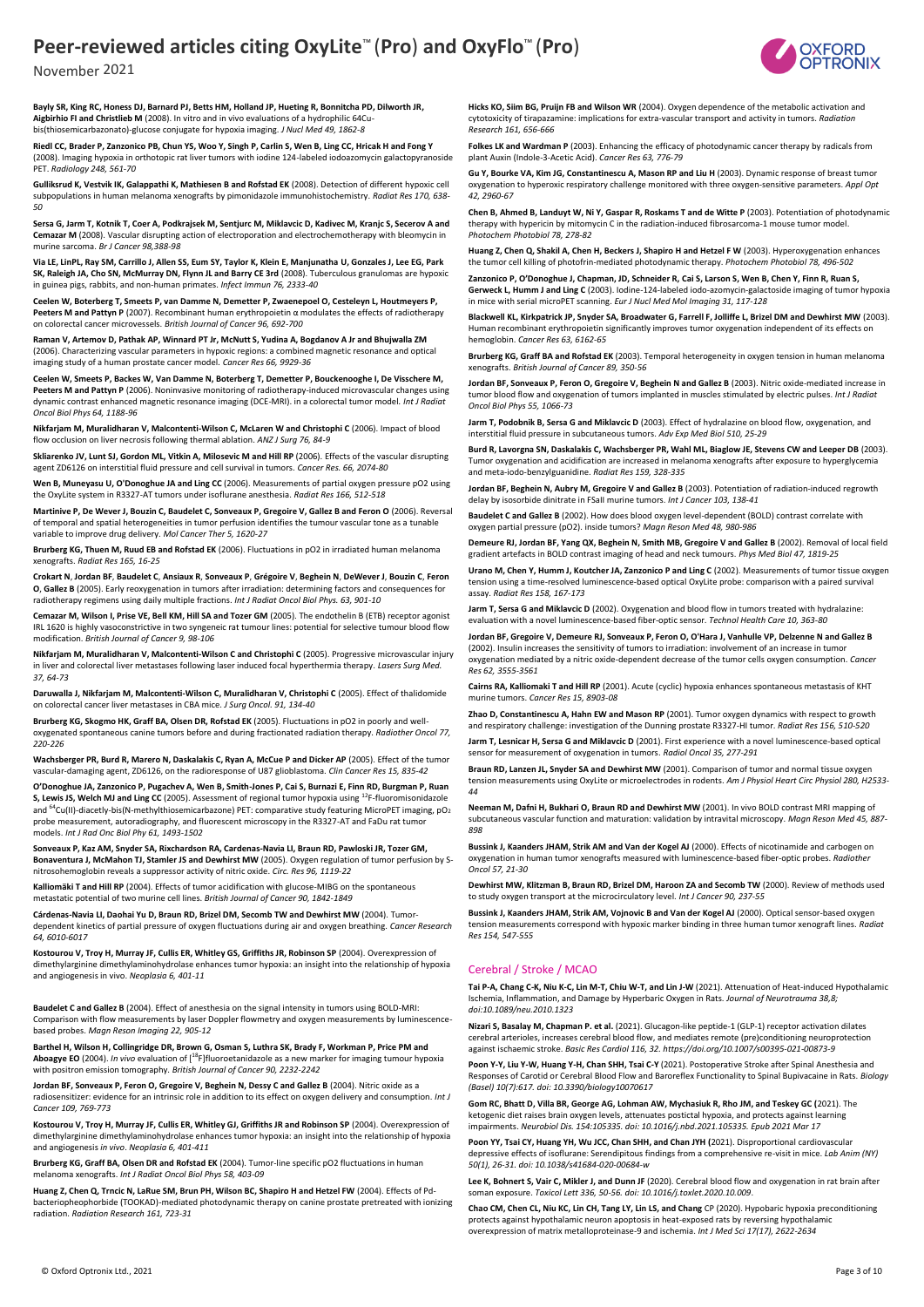

November 2021

**Crespi F** (2020). Influence of the PPAR Gamma Receptor Agonist GW7845 on Oxygen Tension and Blood Flow in the Medial-Prefrontal Cortex of Rodents: An In Vivo Flow-Oxymetry Study. *J Clin Neurol Neurosci 1, 08* **Tran CHT, George AG Gordon GR** (2020). Seizures elevate gliovascular unit Ca2+ and cause sustained vasoconstriction. *JCI Insight. 5(19):e136469[. https://doi.org/10.1172/jci.insight.136469](https://doi.org/10.1172/jci.insight.136469)*.

**Yu LH, Thurston EMS, Hashem M, Dunn JF, Whelan PJ and Murari K** (2020). Fiber photometry for monitoring cerebral oxygen saturation in freely-moving rodents. *Biomedical Optics Express 11 (7), 3491-3506*

**Desai RA, Davies AL, Del Rossi N, Tachrount M, Dyson A, Gustavson B, Kaynezhad P, Mackenzie L, van der Putten MA, McElroy D, Schiza D, Linington C, Singer M, Harvey AR, Tachtsidis I, Golay X and Smith KJ** (2020). Nimodipine Reduces Dysfunction and Demyelination in Models of Multiple Sclerosis. *Ann Neurol 88(1), 123-136*

**Wolff MD, Farrell JS, Scantlebury MH and Teskey GC** (2020). Dynamic oxygen changes during status epilepticus and subsequent endogenous kindling. *Epilepsia 61(7), 1515-1527*

**Marina N, Christie IN, Korsak A, Doronin M, Brazhe A, Hosford PS, Wells JA, Sheikhbahaei, Humoud I, Paton JFR, Lythgoe MF, Semyanov A, Kasparov S and Gourine AV** (2020). Astrocytes monitor cerebral perfusion and control systemic circulation to maintain brain blood flow. *Nat Commun. 9;11(1), 131*

**Cheung A, Streijger F, So K, Okon EB, Manouchehri N, Shortt K, Kim KT, Keung MSM, Chan RM, Fong A, Sun J, Griesdale DE, Sehkon MS and Kwon BK** (2020). Relationship between Early Vasopressor Administration and Spinal Cord Hemorrhage in a Porcine Model of Acute Traumatic Spinal Cord Injury. *Journal of Neurotrauma. Aug 2020.1696-1707. http://doi.org/10.1089/neu.2019.6781*

**WilliamsAM, Manouchehri N, Erskine E, Tauh K, So K, Streijger F, Shortt K, Kim KT, Kwon BK and West CR**  (2020). Cardio-centric hemodynamic management improves spinal cord oxygenation and mitigates hemorrhage in acute spinal cord injury *Biorxiv doi: https://doi.org/10.1101/2020.03.29.014498*

**Shadgan B, Macnab A, Fong A, Manouchehri N, So K, Shortt K, Streijger F, Cripton PA, Sayre EC, Dumont GA, Pagano R, Kim KT and Kwon BK** (2019). Optical Assessment of Spinal Cord Tissue Oxygenation Using a Miniaturized Near Infrared Spectroscopy Sensor. *J Neurotrauma 36(21), 3034-3043*

**Andelius TCK, Pedersen MV, Bøgh N, Omann C, Hjortdal VE, Pedersen M, Kyng KJ and Henriksen TB** (2019). Consequence of insertion trauma - effect on early measurements when using intracerebral devices. *Sci Rep. 9(1), 10652*

**Tran CHT, George AG, Teskey GC and Gordon GR** (2019). Seizures cause sustained microvascular constriction associated with astrocytic and vascular smooth muscle Ca2+ recruitment. *bioRxiv http://dx.doi.org/10.1101/644039*

**Chen SM, Phuagkhaopong S, Fang C, Wu JCC, Huang YH, Vivithanaporn P, Lin HH and Tsai CY** (2019). Dose-Dependent Acute Circulatory Fates Elicited by Cadmium Are Mediated by Differential Engagements of Cardiovascular Regulatory Mechanisms in Brain. *Front Physiol. 10, 772*

**Phillips TJ, Gom RC, Wolff MD and Teskey GC (**2019). Caffeine Exacerbates Postictal Hypoxia. *Neuroscience 422, 32-43*

**Chen CC, Chang CP and Yang CL** (2019). An adaptive fall-free rehabilitation mechanism for ischemic stroke rat patients. *Sci Rep 9(1), 984*

Harris SS, Boorman LW, Kennerley AJ, Sharp PS, Martin C, Redgrave P, Schwartz TH and Berwick J (2018). Seizure epicenter depth and translaminar field potential synchrony underlie complex variations in tissue oxygenation during ictal initiation. *Neuroimage 171, 165-175*

**Harris SS, Boorman LW, Das D, Kennerley AJ, Sharp PS, Martin C, Redgrave P, Schwartz TH and Berwick J**  (2018). Physiological and Pathological Brain Activation in the Anesthetized Rat Produces Hemodynamic-Dependent Cortical Temperature Increases That Can Confound the BOLD fMRI Signal. *Front Neuroscience 12: 550*

**Hosford PS, Christie IN, Niranjan A, Aziz Q, Anderson N, Ang R, Lythgoe MF, Wells JA, Tinker A and Gourine AV** (2018). A critical role for the ATP-sensitive potassium channel subunit KIR6.1 in the control of cerebral blood flow. *J Cereb Blood Flow Metab. 2018 Jun 4:271678X18780602*

Lanigan S, Corcoran AE, Wall A, Mukandala G and O'Connor JJ (2018). Acute hypoxic exposure and prolylhydroxylase inhibition improves synaptic transmission recovery time from a subsequent hypoxic insult in rat hippocampus. *Brain Res 1701,212-218*

Harris SS, Boorman LW, Kennerley AJ, Sharp PS, Martin C, Redgrave P, Schwartz TH and Berwick J (2018). Seizure epicenter depth and translaminar field potential synchrony underlie complex variations in tissue oxygenation during ictal initiation. *Neuroimage 171, 165-175*

**Wang KC, Tang SC, Lee JE, Tsai JC, Lai DM, Lin WC, Lin CP, Tu YK and Hsieh ST** (2018). Impaired microcirculation after subarachnoid hemorrhage in an in vivo animal model. *Sci Rep 8(1):13315*

**Virdyawan V, Oldfield M and Rodriguez y Baena F** (2018). Laser Doppler sensing for blood vessel detection with a biologically inspired steerable needle. *Bioinspiration & Biomimetics Vol 13, Nr 2*

**Lee K, Bohnert S, Wu Y, Vair C, Mikler J, Campbell Teskey G and Dunn JF (**2018). Assessment of brain oxygenation imbalance following soman exposure in rats. *Neurotoxicology 65, 28-37* 

**Wang HC, Tsai JC, Lee JE, Huang SJ, Po-Hao Huang A, Lin WC, Hsieh ST and Wang KC** (2017). Direct visualization of microcirculation impairment after acute subdural hemorrhage in a novel animal model. *J Neurosurg 129(4), 997-1007*

**Lin W, Hsuan YC, Su YC, Lin CH, Lin MT, Chen ZH, Chang CP and Lin KC** (2017). CD34- human placenta-derived mesenchymal stem cells protect against heat stroke mortality in rats. *Oncotarget 9(2), 1992-2001*

**Hou H, Khan N, Gohain S, Eskey CJ, Moodie KL, Maurer KJ, Swartz HM and Kuppusamy P** (2017). Dynamic EPR Oximetry of Changes in Intracerebral Oxygen Tension During Induced Thromboembolism. *Cell Biochem Biophys 75(3-4), 285-294*

**Wang CC, Kuo JR, Chen YC, Chio CC, Wang JJ and Lin BS** (2016). Brain tissue oxygen evaluation by wireless near-infrared spectroscopy. *J Surg Res 200(2), 669-75*

**Bakhsheshi MF, Moradi HV, Stewart EE, Keenliside L and Lee T-Y (**2015). Brain Cooling with Ventilation of Cold Air Over Respiratory Tract in Newborn Piglets: An Experimental and Numerical Study. *IEEE J Translational Engineering in Health and Medicine, Vol 3 doi: 10.1109/JTEHM.2015.2424214*

**Schoennagel BP, Yamamura J, Fischer R, Tavares de Sousa M, Weyhmiller M, Birkelbach M, Kooijman H, Adam G and Wedegaertner U** (2015). BOLD MRI in the brain of fetal sheep at 3T during experimental hypoxia. *J Magn Reson Imaging 41(1), 110-6*

**Schilte C, Bouzat P, Millet A, Boucheix P, Pernet-Gallay K, Lemasson B, Barbier EL and Payen JF** (2015). Mannitol Improves Brain Tissue Oxygenation in a Model of Diffuse Traumatic Brain Injury. *Crit Care Med 43(10), 2212-8*

**Schoennagel BP, Yamamura J, Fischer R, Tavares de Sousa M, Weyhmiller M, Birkelbach M, Kooijman H, Adam G and Wedegaertner U** (2015). BOLD MRI in the brain of fetal sheep at 3T during experimental hypoxia. *J Magn Reson Imaging 41(1), 110-6*

**Tseng LS, Chen SH, Lin MT and Lin YC** (2015). Transplantation of human dental pulp-derived stem cells protects against heatstroke in mice. *Cell Transplant 24(5), 921-37*

**Angelova PR, Kasymov V, Christie I, Sheikhbahaei S, Turovsky E, Marina N, Korsak A, Zwicker J, Teschemacher AG, Ackland GL, Funk GD, Kasparov S, Abramov AY and Gourine AV** (2015). Functional Oxygen Sensitivity of Astrocytes. *J Neurosci 35(29),10460-73*

**Tsenov G, Vondrakova K, Otahal J, Burchfiel J and Kubova H** (2015). Activation of either the ETA or the ETB receptors is involved in the development of electrographic seizures following intrahippocampal infusion of the endothelin-1 in immature rats. *Exp Neurol 265, 40-7*

**Christen T, Bouzat P, Pannetier N, Coquery N, Moisan A, Lemasson B, Thomas S, Grillon E, Detante O, Rémy C, Payen JF and Barbier EL** (2014). Tissue oxygen saturation mapping with magnetic resonance imaging. *J Cereb Blood Flow Metab 34(9), 1550-7*

**Hsu CC, Chen LF, Lin MT and Tian YF** (2014). Honokiol protected against heatstroke-induced oxidative stress and inflammation in diabetic rats. *Int J Endocrinol 2014,134575*

**Tseng LS, Chen SH, Lin MT and Lin YC** (2014). Umbilical cord blood-derived stem cells improve heat tolerance and hypothalamic damage in heat stressed mice. *Biomed Res Int 2014, 685683*

**Crespi F** (2013). *In vivo* oxymetric analysis of mild hypercapnia upon cerebral oxygen, temperature and blood flow: markers of mood as proposed by concomitant bupropion challenge and electrochemical analysis? *Exp Brain Res. 230(4), 597-604* 

**Bouzat P, Millet A, Boue Y, Pernet-Gallay K, Trouve-Buisson T, Gaide-Chevronnay L, Barbier E and Payen JF**  (2013). Changes in brain tissue oxygenation after treatment of diffuse traumatic brain injury by erythropoietin. *Crit Care Med 41(5), 1316-24*

Herrmann AG, Deighton RF, Le Bihan T, McCulloch MC, Searcy JL, Kerr LE and McCulloch J (2013). Adaptive changes in the neuronal proteome: mitochondrial energy production, endoplasmic reticulum stress, and ribosomal dysfunction in the cellular response to metabolic stress. *J Cereb Blood Flow Metab 33(5), 673-83*

**Mazela J, Merritt TA, Terry MH, Gregory TG and Blood AB** (2012). Comparison of poractant alfa and lyophilized lucinactant in a preterm lamb model of acute respiratory distress*. Ped Research 72, 32-37*

**Dunn JF, Wu Y, Zhao Z, Srinivasan S and Natah SS** (2012). Training the brain to survive stroke. *PLoS One. 2012;7(9), e45108*

**Lee K-L, Niu K-C, Mao-Tsun Lin M-T and Niu C-S** (2012). Attenuating brain inflammation, ischemia, and oxidative damage by hyperbaric oxygen in diabetic rats after heat stroke. *Journal of the Formosan Medical Association, http://dx.doi.org/10.1016/j.jfma.2012.02.017*

**Haile M, Galoyan S, Li YS, Cohen BH, Quartermain D, Blanck T and Bekker A** (2012). Nimodipine-induced hypotension but not nitroglycerin-induced hypotension preserves long- and short-term memory in adult mice. Anesth Analg 114(5), 1034-41

**Hou H, Dong R, Li H, Williams B, Lariviere JP, Dvoriantchikova G, Ivanov D, Barakat D, Grinberg A, Wen R, Slepak VZ and Shestopalov VI** (2012). Genetic ablation of Pannexin1 protects retinal neurons from ischemic injury. *PLoS One. 2012;7(2), e31991*

**Li FCH, Yen J-C, Chan SHH and Chang AYW** (2012). Bioenergetics Failure and Oxidative Stress in Brain Stem Mediates Cardiovascular Collapse Associated with Fatal Methamphetamine Intoxication. *PLoS One. 2012; 7(1), e30589*

**Hekmatyar SK, Kauppinen RA, Khan N and Swartz H** (2012). Dynamic changes in oxygenation of intracranial tumor and contralateral brain during tumor growth and carbogen breathing: a multisite EPR oximetry with implantable resonators. *J Magn Reson 214(1), 22-8*

**Teranishi K, Scultetus A, Haque A, Stern S, Philbin N, Rice J, Johnson T, Auker C, McCarron R, Freilich D and Arnaud F** (2012). Traumatic brain injury and severe uncontrolled haemorrhage with short delay pre-hospital resuscitation in a swine model. *Injury 43(5), 585-93*

**Connell BJ, Saleh MC, Khan BV, Rajagopal D and Saleh TM** (2012). UPEI-100, a conjugate of lipoic acid and apocynin, mediates neuroprotection in a rat model of ischemia/reperfusion. *Am J Physiol Regul Integr Comp Physiol. 302(7), R886-95*

**Liew HK, Pang CY, Hsu CW, Wang MJ, Li TY, Peng HF, Kuo JS and Wang JY** (2012). Systemic administration of urocortin after intracerebral hemorrhage reduces neurological deficits and neuroinflammation in rats. *J Neuroinflammation. 19 (9):13. doi: 10.1186/1742-2094-9-13*

**Levi H, Schoknecht K, Prager O, Chassidim Y, Weissberg I, Serlin Y and Friedman A** (2012). Stimulation of the sphenopalatine ganglion induces reperfusion and blood-brain barrier protection in the photothrombotic stroke model. *PLoS One. 2012;7(6), e39636*

**Zhu XH, Zhang Y, Wiesner HM, Ugurbil K and Chen W** (2012). *In vivo* measurement of CBF using (17) O NMR signal of metabolically produced H(2) (17) O as a perfusion tracer*. Magn Reson Med. 70(2), 309-14*

**Wang LC, Huang CY, Wang HK, Wu MH and Tsai** KJ (2012). Magnesium sulfate and nimesulide have synergistic effects on rescuing brain damage after transient focal ischemia. *J Neurotrauma 29(7), 1518-29*

**Connell BJ, Khan BV, Rajagopal D, and Saleh** MT (2012). Novel Neurovascular Protective Agents: Effects of INV-155, INV-157, INV-159, and INV-161 versus Lipoic Acid and Captopril in a Rat Stroke Model. *Cardiology Research and Practice, 2012, 319230* 

**Marbacher S, Andereggen L, Neuschmelting V, Widmer HR, von Gunten M, Takala J, Jakob SM and Fandino J**  (2012). A new rabbit model for the study of early brain injury after subarachnoid hemorrhage. *J Neurosci Methods 208(2), 138-45*

**Connell BJ and Saleh TM** (2012). Co-administration of apocynin with lipoic acid enhances neuroprotection in a rat model of ischemia/reperfusion. *Neurosci Lett 507(1), 43-6*

**Baskerville TA, Deuchar GA, McCabe C, Robertson CA, Holmes WM, Santosh C and Macrae IM** (2011). Influence of 100% and 40% oxygen on penumbral blood flow, oxygen level, and T2\*-weighted MRI in a rat stroke model. *J Cereb Blood Flow Metab. 31(8), 1799-806*

**Chou JL, Wu CH, Tsai CY, Chang AY and Chan SH** (2011). Proteomic investigation of a neural substrate intimately related to brain death. *Proteomics 11(2), 239-48*

**Chang HH, Lee YC, Chen MF, Kuo JS and Lee TJ** (2011). Sympathetic activation increases basilar arterial blood flow in normotensive but not hypertensive rats*. Am J Physiol Heart Circ Physiol. 302(5), H1123-30* 

**Lin XJ, Mei GP, Liu J, Li YL, Zuo D, Liu SJ, Zhao TB, and Lin MT** (2011). Therapeutic effects of melatonin on heatstroke-induced multiple organ dysfunction syndrome in rats. *J Pineal Res 50(4), 436-444*

**Chan JY, Tsai CY, Wu CH, Li FC, Dai KY, Sun EY, Chan SH and Chang AY** (2011). Sumoylation of hypoxiainducible factor-1α ameliorates failure of brain stem cardiovascular regulation in experimental brain death. *PLoS One 6(3), e17375.*

**Mishra AM, Ellens DJ, Schridde U, Motelow JE, Purcaro MJ, DeSalvo MN, Enev M, Sanganahalli BG, Hyder F and Blumenfeld H** (2011). Where fMRI and electrophysiology agree to disagree: corticothalamic and striatal activity patterns in the WAG/Rij rat. *J Neurosci 31(42), 15053-64*

**Liu X, Zhu XH, Zhang Y and Chen W** (2011). Neural origin of spontaneous hemodynamic fluctuations in rats under burst-suppression anesthesia condition. *Cereb Cortex 21(2), 374-84*

**Lin YC, Ko TL, Shih YH, Lin MY, Fu TW, Hsiao HS, Hsu JY and Fu YS** (2011). Human umbilical mesenchymal stem cells promote recovery after ischemic stroke. *Stroke 42(7), 2045-53*

**Greco R, Meazza C, Mangione AS, Allena M, Bolla M, Amantea D, Mizoguchi H, Sandrini G, Nappi G and Tassorelli C** (2011). Temporal profile of vascular changes induced by systemic nitroglycerin in the meningeal and cortical districts. *Cephalalgia 31(2), 190-8*

**Hamadate N, Yamaguchi T, Sugawara A, Togashi H, Izumi T, Yoshida T, Ohmura Y and Yoshioka M** (2010)**.** Liposome-encapsulated hemoglobin ameliorates impairment of fear memory and hippocampal dysfunction after cerebral ischemia in rats. *J Pharmacol Sci 114, 409 – 419*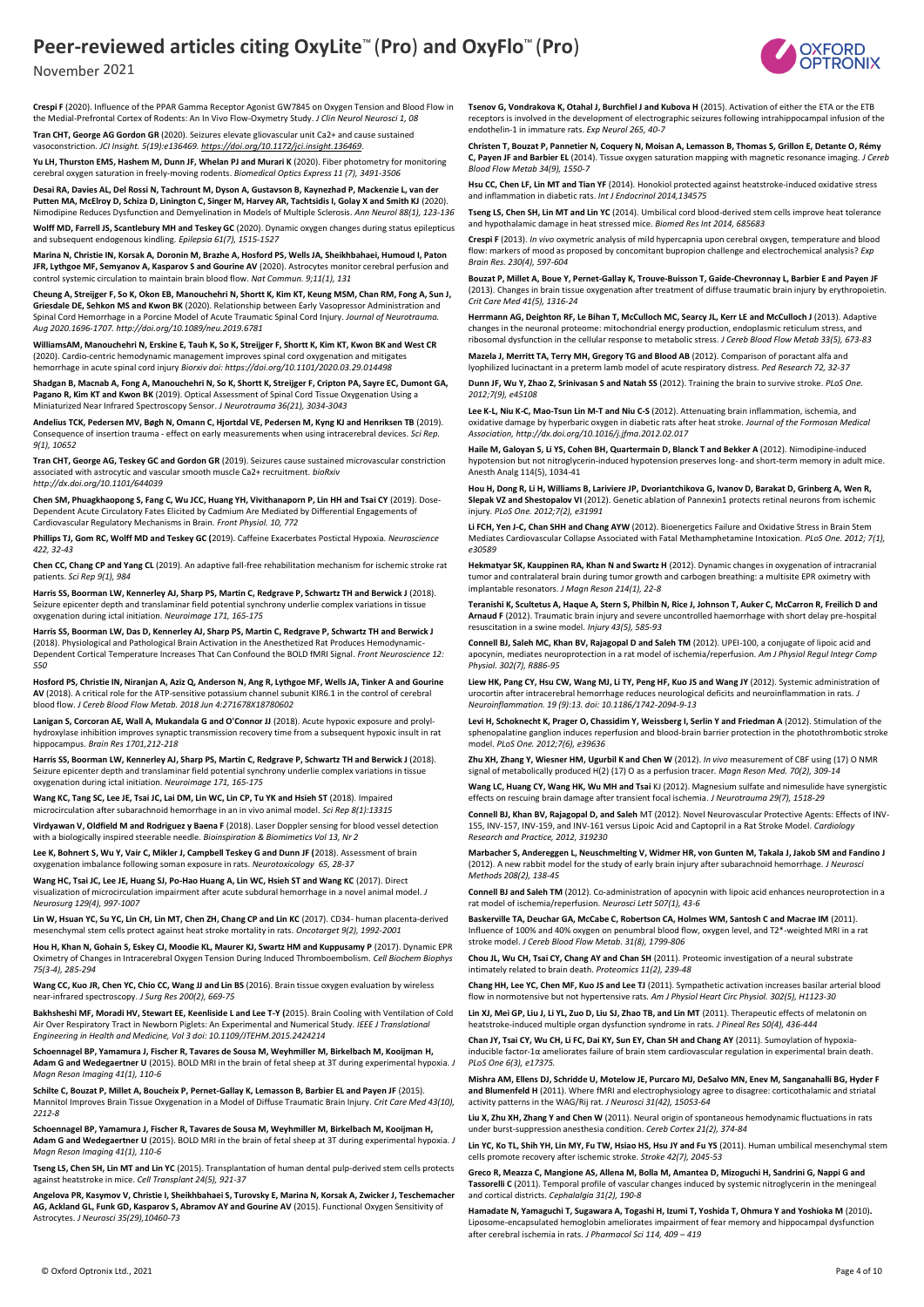

**Sukhotinsky I, Yaseen MA, Sakadzić S, Ruvinskaya S, Sims JR, Boas DA, Moskowitz MA and Ayata C** (2010)**.** Perfusion pressure-dependent recovery of cortical spreading depression is independent of tissue oxygenation over a wide physiologic range. *J Cereb Blood Flow Metab 30(6), 1168-77*

**Ortiz-Prado E, Nataha, S, Srinivasana S and Dunn JF** (2010). A method for measuring brain partial pressure of oxygen in unanesthetized unrestrained subjects: The effect of acute and chronic hypoxia on brain tissue pO2. *Journal of Neuroscience Methods 193, 217–225*

**Spiotto MT, Banh A, Papandreou I, Cao H, Galvez MG, Gurtner GC, Denko NC, Le QT and Koong AC** (2010). Imaging the unfolded protein response in primary tumors reveals microenvironments with metabolic variations that predict tumor growth. *Cancer Res 70(1), 78-88*

**Hsi-Hsing Y, Ching-Ping C, Juei-Tang C and Lin MT** (2010). Inhibition of acute lung inflammation and injury is a target of brain cooling after heatstroke injury. *J Trauma. 69(4), 805-812* 

**Ragoonanan TE et al.** (2009). Metoprolol reduces cerebral tissue oxygen tension after acute hemodilution in rats. *Anesthesiology 111, 988-1000*

**Bickenbach J, Zoremba N, Fries M, Dembinski R, Doering R, Ogawa E, Rossaint R and Kuhlen R** (2009). Low tidal volume ventilation in a porcine model of acute lung injury improves cerebral tissue oxygenation. *Anesth Analg. 109(3), 847-55*

**Liu CC, Cheng BC, Lin MT and Lin HJ** (2009). Small volume resuscitation in a rat model of heatstroke. *Am J Med Sci 337, 79-87*

**Shen YC, Wang YH, Chou YC, Liou KT, Yen JC, Wang WY and Liao JF** (2008). Dimemorfan protects rats against ischemic stroke through activation of sigma-1 receptor-mediated mechanisms by decreasing glutamate accumulation. *J Neurochem 104, 558-72*

**Englot DJ, Mishra AM, Mansuripur PK, Herman P, Hyder F and Blumenfeld H** (2008). Remote effects of focal hippocampal seizures on the rat neocortex. *J Neurosci 28, 9066-81*

**Hwang WS, Chen SH, Lin CH, Chang HK, Chen WC and Lin MT** (2008). Human umbilical cord blood–derived CD34+ cells can be used as a prophylactic agent for experimental heatstroke. *Journal of Pharmacological Sciences 106, 46-55*

**Gormana D and Huang YL** (2008). Haeme oxygenase and nitric oxide synthetase blockade and brain blood flow in sheep exposed to carbon monoxide. *Neuroscience Letters 444, 203-207*

**Strbian D, Durukan A, Pitkonen M, Marinkovic I, Tatlisumak E, Pedrono E, Abo-Ramadan U and Tatlisumak T** (2008). The blood-brain barrier is continuously open for several weeks following transient focal cerebral ischemia. *Neuroscience 153, 175-181*

**Baker J, Park E, Hare GMT, Liu E, Sikich N and Mazer DC** (2008). Effects of resuscitation fluid on neurologic physiology after cerebral trauma and hemorrhage. *J Trauma 64, 348-357*

**Rigamonti A, McLaren AT, Mazer DC, Nix K, Ragoonanan T, Freedman J, Harrington A and Hare GMT** (2008). Storage of strain-specific rat blood limits cerebral tissue oxygen delivery during acute fluid resuscitation. *Br J Anaesth. 100, 357-64*

**Chen YC, Liu YC, Yen DHT, Wang LM, Huang CI, Lee CH and Lin MT** (2008). l-Arginine causes amelioration of cerebrovascular dysfunction and brain inflammation during experimental heatstroke. *Shock 29, 212-216*

**Petrushanko IY, Bogdanov NB, Lapina N, Boldyrev AA, Gassmann M and Bogdanova AY** (2007). Oxygeninduced regulation of Na/K ATPase in cerebellar granule cells. *J Gen Physiol 130, 389-398* 

**Chen SH, Chang FM, Chang HK, Chen WC, Huang KF and Lin MT** (2007). Human umbilical cord blood-derived CD34+ cells cause attenuation of multi-organ dysfunction during experimental heatstroke. *Shock 27, 663-71*

**Pena JP, Tomimatsu T, Hatran DP, McGill LL and Longo LD** (2007). Cerebral blood flow and oxygenation in ovine fetus: responses to superimposed hypoxia at both low and high altitude. *J Physiol 578, 359-70*

**Tomimatsu T, Pereyra Peña JL and Longo LD** (2007). Fetal cerebral oxygenation: the role of maternal hyperoxia with supplemental CO2 in sheep*. Am J Obstet Gynecol. 196, 359.e1-5.*

**Tomimatsu T, Pereyra Peña JL and Longo LD** (2007). Fetal hypercapnia in high altitude acclimatized sheep: cerebral blood flow and cerebral oxygenation. *Reprod Sci 17, 1-8*

**Pereyra Peña JL, Tomimatsu T, Hatran DP, McGill LL and Longo LD** (2007). Cerebral blood flow and oxygenation in the ovine fetus: responses to superimposed hypoxia at both low and high altitude. *J Physiol (Lond). 578, 359-370*

**Hsiao G, Lee J-J, Chen Y-C, Lin J-H, Shen M-Y, Lin K-H, Chou D-S and Sheu J-R** (2007). Neuroprotective effects of PMC, a potent α-tocopherol derivative, in brain ischemia-reperfusion: reduced neutrophil activation and antioxidant actions. *Biochemical Pharmacology 73, 682-693*

**Jensen EC, Bennet L, Hunter CJ, Power GC and Gunn AJ** (2006). Post-hypoxic hypoperfusion is associated with suppression of cerebral metabolism and increased tissue oxygenation in near-term fetal sheep. *J Physiol. 572, 131-39*

**Li M, Ratcliffe SJ, Knoll F, Wu J, Ances B, Mardini W and Floyd TF** (2006). Aging: impact upon local cerebral oxygenation and blood flow with acute isovolemic hemodilution. *J Neurosurg Anesthesiol 18, 125-31*

**Chen SH, Chang FM, Niu KC, Lin MY and Lin MT** (2006). Resuscitation from experimental heatstroke by estrogen therapy. *Crit Care Med 34, 1113-18*

**Chen TY, Lee MY, Chen HY, Kuo YL, Lin SC, Wu TS and Lee EJ** (2006). Melatonin attenuates the post-ischemic increase in blood-brain barrier permeability and decreases hemorrhagic transformation of tissue-plasminogen activator therapy following ischemic stroke in mice. *J Pineal Res 40, 242-50*

**Hsu SF, Niu KC, Lin CL and Lin MT** (2006). Brain cooling causes attenuation of cerebral oxidative stress, systemic inflammation, activated coagulation, and tissue ischemia/injury during heatstroke*. Shock 26, 210-20*

Lee WC, Wen HC, Chang CP, Chen MY and Lin MT (2006). Heat shock protein 72 overexpression prote against hyperthermia, circulatory shock, and cerebral ischemia during heatstroke*. J Appl Physiol 100, 2073-82*

**Tomimatsu T, Pereyra-Peña JL and Longo LD** (2006). Fetal hypercapnia and cerebral oxygenation: studies in near-term sheep. *Pediat Res 60, 711-716*

Hare GMT, Worrall JMA, Baker AJ, Liu E, Sikich N and Mazer CD (2006). B<sub>2</sub> adrenergic antagonist inhibits cerebral cortical oxygen delivery after severe haemodilution in rats. *British Journal of Anaesthesia 97, 617–23*

**Hare GMT, Harrington A, Liu E, Wang JL, Baker AJ, and Mazer CD** (2006). Effect of oxygen affinity and molecular weight of HBOCs on cerebral oxygenation and blood pressure in rats. *Can J Anesth 53, 1030–1038*

**Chen H-Y, Chen T\_Y, Lee M-Y, Chen S-T, Hsu Y-S, Kuo Y-LL, Chang G-L, Wu T-S and Lee E-J** (2006). Melatonin decreases neurovascular oxidative/nitrosative damage and protects against early increases in the blood-brain barrier permeabilitly after transient focal cerebral ischemia in mice. *J Pineal Res 41, 175-182*

**Strbian D, Karjalainen-Lindsberg M-L, Tatlisumak T and Lindsberg PJ** (2006). Cerebral mast cells regulate early ischemic brain swelling and neutrophil accumulation. *J Cereb Blood Flow Metab. 26, 605-12*

**Hermàn P, Trübel HKF and Hyder F** (2006). A multi-parametric assessment of oxygen efflux from the brain. *J Cereb Blood Flow Metab 26, 79-91*

**Trübel HKF, Sacolick LI and Hyder F** (2006). Regional temperature changes in the brain during somatosensory stimulation. *J Cereb Blood Flow Metab 26, 68-78*

**Woitzik J, Schneider UC, Thomé, Schroeck H and Schilling L** (2006). Comparison of different intravascular thread occlusion models for experimental stroke in rats. *RJ Neuroscience Methods 151, 224-231*

**Tomimatsu T, Pereyra Peña JL, Hatran DP and Longo LD** (2006). Maternal oxygen administration and fetal cerebral oxygenation: studies on near-term fetal lambs at both low and high altitude. *Am J Obstet Gynecol 195, 535-541*

**Verberne AJM and McInerney K** (2006). Pancreatic vasoconstrictor responses are regulated by neurons in the rostral ventrolateral medulla. *Brain Res 1102, 127-134*

**Lee JJ, Lin MT, Wang NL, Lin CL and Chang CK** (2005). Platonin, a cyanine photosensitizing dye, causes attenuation of circulatory shock, hypercoagulable state, and tissue ischemia during heat stroke. *Shock. 24, 577- 82*

**Wang NL, Chang CK, Liou YL, Lin CL and Lin MT** (2005). Shengmai San, a Chinese herbal medicine protects against rat heat stroke by reducing inflammatory cytokines and nitric oxide formation*. J Pharmacol Sci. 98(1), 1- 7*

**Lyng K, Braakhuis M, Froen JF, Stray-Pedersen B, Saugstad OD** (2005). Inflammation increases vulnerability to hypoxia in newborn piglets: effect of reoxygenation with 21% and 100% O2*. Am J Obstet Gynecol 192(4), 1172- 8*

**Wang NL, Liou YL, Lin MT, Lin CL and Chang CK** (2005). Chinese herbal medicine, Shengmai San, is effective for<br>improving circulatory shock and oxidative damage in the brain during heatstroke. *J Pharmacol Sci 97, 253-65* 

**Wang JL, Ke DS and Lin MT** (2005). Heat shock pre-treatment may protect against heatstroke – induced circulatory shock and cerebral ischemia by reducing oxidative stress and energy depletion. *Shock 23, 161-7*

**Chang CP, Chen SH, Lin MT** (2005). Ipsapirone and ketanserin protects against circulatory shock, intracranial hypertension, and cerebral ischemia during heatstroke. *Shock 24, 336-40*

**Lin MT, Chen SH, Chang FM, Tsai YC and Huang KF** (2005). Resuscitation from experimental heatstroke by transplantation of human umbilical cord blood cells. *Crit Care Med 33, 1377-83*

**O'Hara J A, Hou H, Demidenko E, Springett RJ, Khan N and Swartz HM** (2005). Simultaneous measurement of rat brain cortex PtO<sub>2</sub> using EPR oximetry and a fluorescence fibre-optic sensor during normoxia and hyperoxia. *Physiol Meas 26, 203-13* 

**Wen Y-S, Huang M-S, Lin M-T and Lee C-H** (2005). Rapid brain cooling by hypothermic retrograde jugular vein flush. *J Trauma 58, 577-581*

**Gonzalez H, Hunter CJ, Bennet L, Power GG and Gunn AJ** (2005). Cerebral oxygenation during post-asphyxial seizures in near-term fetal sheep. *J Cereb Blood Flow Metab 25, 911-918* 

**Nurmi A, Vartiainen N, Pihlaja R, Golsteins G, Yrjanheikki J and Koistinaho J** (2004). Pyrrolidine dithiocarbamate inhibits translocation of nuclear factor kappa-B in neurons and protects against brain ischaemia with a wide therapeutic time window. *J Neurochem 91, 755-65*

Fabian RH, Perez-Polo JR and Kent T (2004). Extracellular superoxide concentration increases following cerebral hypoxia but does not affect cerebral blood flow. *Intl J Devl Neuroscience 22, 225-230* **Liu C-C, Ke D, Chen Z-C and Lin M-T** (2004). Hydroxyethyl starch produces attenuation of circulatory shock and

cerebral ischemia during heatstroke. *Shock* 22, *288-294*

**Nersesyan H, Herman P, Erdogan E, Hyder F and Blumenfeld H** (2004). Relative changes in cerebral blood flow and neuronal activity in local microdomains during generalized seizures. *J Cereb Blood Flow Met 24, 1057-1068*

**Trubel H, Herman P, Kampmann C, Huth R, Maciejewski PK, Novotny E and Hyder F** (2004). A novel approach for selective brain cooling: implications for hypercapnia and seizure activity. *Intensive Care Med 30, 1829-1833*

**Trubel H, Herman P, Kampmann C, Novotny E and Hyder F** (2004). Duration of induced seizures during selective pharyngeal brain cooling. *Biomed Technik 49, 278-280*

**Chang CK, Chiu WT, Chang CP and Lin MT** (2004). Effect of hypervolaemic haemodilution on cerebral glutamate, glycerol, lactate and free radicals in heatstroke rats. *Clin Sci (Lond). 106, 501-9*

**Trubel H, Maciejewski PK, Farber JH and Hyder F** (2004). Brain temperature measured by 1H-NMR in conjunction with a lanthanide complex. *J Appl Physiol 94, 1641-1649*

**Nwaigwe CI, Roche MA, Grinberg O and Dunn JF** (2003). Brain tissue and sagittal sinus pO2 measurements using the lifetimes of the oxygen-quenched luminescence of a ruthenium compound. *Adv Exp Med Biol 530, 101-11*

**Hunter CJ, Bennet L, Power GG, Roelfsema V, Blood AB, Quaedackers JS, George S, Guan J and Gunn AJ**  (2003). Key neuroprotective role for endogenous adenosine A1 receptor activation during asphyxia in the fetal sheep. *Stroke* 34*, 2240-2245*

**Kuo JR, Lin CL, Chio CC, Wang JJ and Lin MT** (2003). Effects of hypertonic (3%) saline in rats with circulatory shock and cerebral ischemia after heatstroke. *Intensive Care Medicine 29, 1567-1573*

**Kroppenstedt SN, Thomale UW, Griebenow M, Sakowitz OW, Mayr P, Stover JF and Unterberg AW** (2003). Effects of early and late infusion of norepinephrine on cerebral blood flow, brain tissue oxygenation and brain edema formation in brain-injured rats. *Critical Care Medicine 31, 2211-21*

**Blood AB, Hunter CJ and Power GG** (2003). Adenosine mediates decreased cerebral metabolic rate and increased cerebral blood flow during acute moderate hypoxia in the near-term fetal sheep. *J Physiol 553, 935- 945*

**Hunter CJ, Blood AB and Power GG** (2003). Cerebral metabolism during cord occlusion and hypoxia in the fetal sheep: a novel method of continuous measurement based on heat production. *J Physiol 552, 241-251*

**Bishai JM, Blood AB, Hunter CJ, Longo LD and Power GG** (2003). Fetal lamb cerebral blood flow (CBF). and oxygen tensions during hypoxia: a comparison of laser Doppler and microsphere measurements of CBF. *J Physiol (Lond). 546, 869-878*

**Shen H, Greene AS, Stein EA and Hudetz AG** (2002). Functional cerebral hyperemia is unaffected by isovolemic hemodilution. *Anesthesiology 96, 142-147*

**Kannurpatti SS, Biswal BB and Hudetz AG** (2002). Differential fMRI-BOLD signal response to apnea in humans and anesthetized rats. *Magnetic Resonance in Medicine 47, 864-870*

**Koistinaho, M, Kettunen MI, Holtzman DM, Kauppinen RA, Higgins LS and Koistinaho J** (2002). Expression of Human Apoliproprotein E downregulates amyloid precursor protein – induced ischemic susceptibility. *Stroke 33, 1905-1910*

**Koistinaho, M, Kettunen MI, Goldsteins G, Keinänen R, Salminen A, Ort M, Bures J, Liu D, Kauppinen RA, Higgins LS and Koistinaho J** (2002). ß-Amyloid precursor protein transgenic mice that harbor diffuse Aß deposits but do not form plaques show increased ischemic vulnerability: Role of inflammation. *PNAS 99, 1610- 1615*

**Schmidt-Kastner R, Truettner J, Lin B, Zhao W, Saul I, Busto R and Ginsberg M D** (2001). Transient changes of brain-derived neurotrophic factor (BDNF) mRNA expression in hippocampus during moderate ischemia induced by chronic bilateral common carotid artery occlusion in the rat. *Molecular Brain Research 92, 157-166*

**Nwaigwe CI, Roche MA, Grinberg O and Dunn JF** (2000). Effect of hyperventilation on brain tissue oxygenation and cerebro-venous pO2 in rats. *Brain Res 868, 150-6*

**Alonso-Balincia M, Hudetz AG, Shen H, Harder DR and Roman RJ** (1999). Contribution of 20-HETE to vasodilator actions of nitric oxide in the cerebral microcirculation. *Stoke 30, 2727-34*

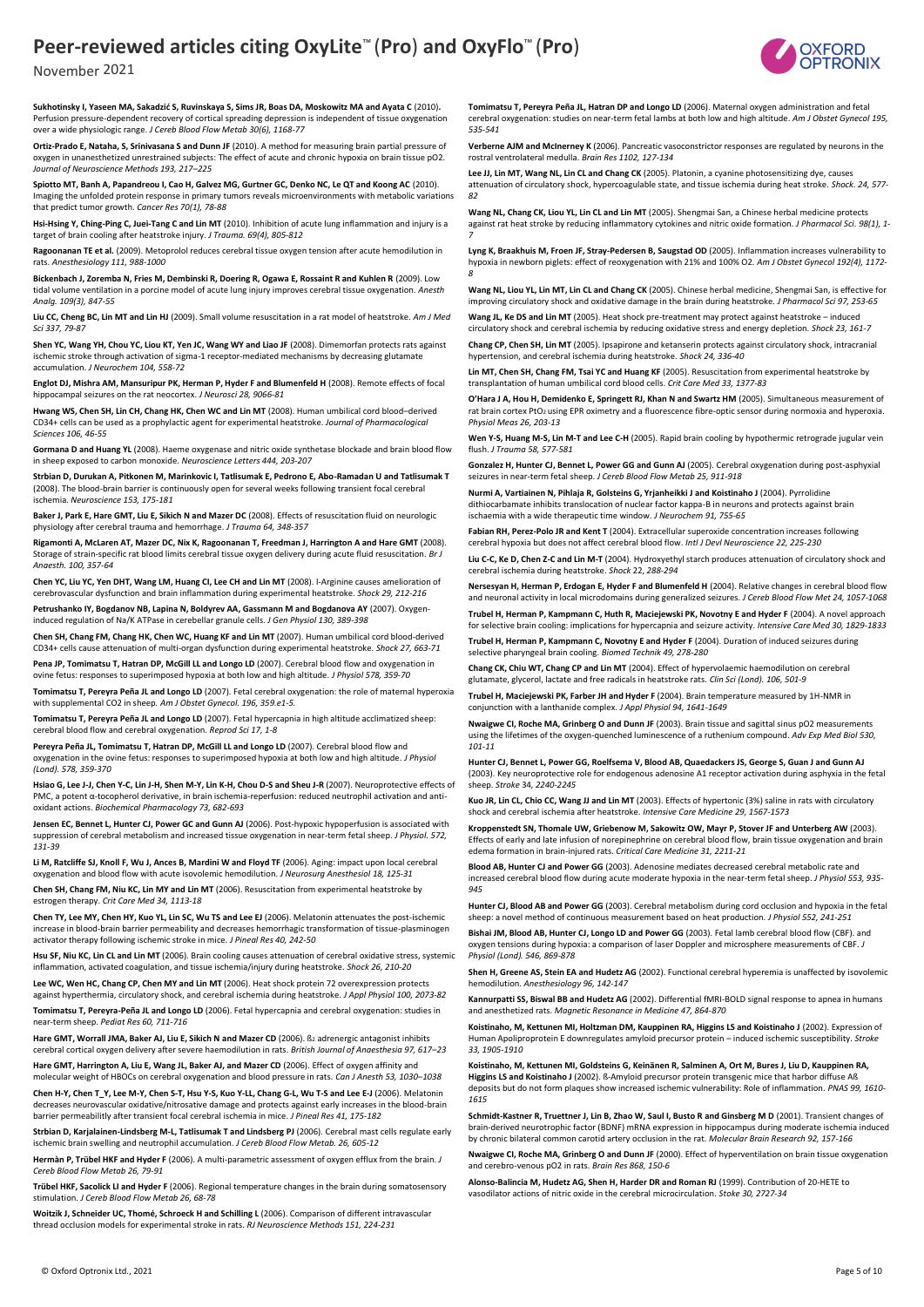November 2021



#### Vital Organs / Shock

**Heble AY, Santelli J, Armstrong AM, Mattrey RF, and Lux J** (2021). Catalase-Loaded Silica Nanoparticles Formulated via Direct Surface Modification as Potential Oxygen Generators for Hypoxia Relief*. ACS Appl. Mater. Interfaces 13 (5) 5945–5954*

**Koh H-C E, van Vliet S, Pietka TA, Meyer GA, Razani B, Laforest R, Gropler RJ, and Mittendorfer B** (2021). Subcutaneous Adipose Tissue Metabolic Function and Insulin Sensitivity in People With Obesity. *Diabetes 70(10), 2225-2236[. https://doi.org/10.2337/db21-0160](https://doi.org/10.2337/db21-0160)*

**Gallifant J, Cronin JN, Formenti F** (2021). Quantification of lobar gas exchange: a proof-of-concept study in pigs. *Br J Anaesth 127(2), e55-e58. doi: 10.1016/j.bja.2021.04.022*

**Akabori H, Yamamoto H, Shimizu T, Endo Y, Tani T, and Tani M** (2020). Involvement of TRPV1-containing peripheral sensory efferents in hemodynamic responses in a rat hemorrhagic shock model. *Surgery. doi:10.1016/j.surg.2020.09.007*

**Eriksen JK, Nielsen LH, Moeslund N, Keller AK, Krag S, Pedersen M, Pedersen JAK, Birn H, Jespersen B and Norregaard R** (2020). Goal-Directed Fluid Therapy Does Not Improve Early Glomerular Filtration Rate in a Porcine Renal Transplantation Model. *Anesth Analg 130(3), 599-609*

**Ngo JP, Lankadeva YR, Zhu MZL, Martin A, Kanki M, Cochrane AD, Smith JA, Thrift AG, May CN and Evans RG (**2019). Factors that confound the prediction of renal medullary oxygenation and risk of acute kidney injury from measurement of bladder urine oxygen tension. *Acta Physiol (Oxf) 227(1), e13294*

**Chen NT, Barth ED, Lee TH, Chen CT, Epel B, Halpern HJ and Lo LW** (2019). Highly sensitive electron paramagnetic resonance nanoradicals for quantitative intracellular tumor oxymetric images. *Int J Nanomedicine 14, 2963-2971*

**Osawa EA, Cutuli SL, Bitker L, Canet E, Cioccari L, Iguchi N, Lankadeva YR, Eastwood GM, Evans RG, May CN and Bellomo R** (2019). Effect of Furosemide on Urinary Oxygenation in Patients with Septic Shock. *Blood Purif. 48(4), 336-345*

**O'Neill J, Jasionek G, Drummond SE, Brett O, Lucking EF, Abdulla MA and O'Halloran KD** (2019). Renal cortical oxygen tension is decreased following exposure to long-term but not short-term intermittent hypoxia in the rat. *Am J Physiol Renal Physiol 316(4): F635-F645*

**Chan TS, Cassim S, Raymond VA, Gottschalk S, Merlen G, Zwingmann C, Lapierre P, Darby P, Mazer CD and Bilodeau M** (2018). Upregulation of Krebs cycle and anaerobic glycolysis activity early after onset of liver ischemia. *PLoS One 3(6): e0199177*

**Iguchi N, Kosaka J, Booth LC, Iguchi Y, Evans RG, Bellomo R, May CN and Lankadeva YR** (2018). Renal perfusion, oxygenation, and sympathetic nerve activity during volatile or intravenous general anaesthesia in sheep. *Br J Anaesth 122(3), 342-349*

**Lankadeva YR, Evans RG, Kosaka J, Booth LC, Iguchi N, Bellomo R and May CN** (2018). Alterations in regional<br>kidney oxygenation during expansion of extracellular fluid volume in conscious healthy sheep. *Am J Physiol Regul Integr Comp Physiol 315(6), R1242-R1250*

**Ciria R, Navarro E, Sánchez-Frías M, Gallardo AB, Medina J, Ayllón MD, Gomez-Luque I, Ruiz-Rabelo J, Luque A, de la Mata M, Rufián S, López-Cillero P and Briceño J** (2018). Preliminary results from the use of intraoperative real-time biliary oxygen monitoring in liver transplantation. *Clin Transplant. 32(12):e13433* 

**Anele UA, Ratz PH, Colhoun AF, Roberts S, Musselman R, Vince RA, Speich JE and Klausner AP** (2018). Potential vascular mechanisms in an ex vivo functional pig bladder model. *Neurourol Urodyn. 37(8), 2425-2433*

**Arulkumaran N, Pollen S, Greco E, Courtneidge H, Hall AM, Duchen MR, Tam FWK, Unwin RJ and Singer M**  (2018). Renal Tubular Cell Mitochondrial Dysfunction Occurs Despite Preserved Renal Oxygen Delivery in Experimental Septic Acute Kidney Injury. *Crit Care Med. 46(4):e318-e325*

**Lankadeva YR, Kosaka J, Evans RG and May CN** (2018). An Ovine Model for Studying the Pathophysiology of Septic Acute Kidney Injury. *Methods Mol Biol 1717, 207-218*

**Cantow K, Flemming B, Ladwig-Wiegard M, Persson PB and Seeliger E** (2018). Low dose nitrite improves reoxygenation following renal ischemia in rats. *Sci Rep 8(1), 1748*

**Letson HL and Dobson GP** (2017). 3% NaCl adenosine, lidocaine, Mg2+ (ALM) bolus and 4 hours "drip" infusion reduces noncompressible hemorrhage by 60% in a rat model. *J Trauma Acute Care Surg 82(6), 1063-1072*

**Damiani E, Dyson A, Zacchetti L, Donati A and Singer M** (2016). Exploring alternative routes for oxygen administration. *Intensive Care Med Exp 4(1), 34*

**Sgouralis I, Kett MM, Ow CP, Abdelkader A, Layton AT, Gardiner BS, Smith DW, Lankadeva YR and Evans RG**  (2016). Bladder urine oxygen tension for assessing renal medullary oxygenation in rabbits: experimental and modeling studies. *Am J Physiol Regul Integr Comp Physiol 311(3), R532-44*

**Cantow K, Arakelyan K, Seeliger E, Niendorf T and Pohlmann A** (2016). Assessment of Renal Hemodynamics and Oxygenation by Simultaneous Magnetic Resonance Imaging (MRI) and Quantitative Invasive Physiological Measurements. *Methods Mol Biol 1397, 129-54*

**Calzavacca P, Evans RG, Bailey M, Bellomo R and May CN** (2015). Variable responses of regional renal oxygenation and perfusion to vasoactive agents in awake sheep. *Am J Physiol Regul Integr Comp Physiol 309(10), R1226-33*

**Zhang J, Zhang M, Zhang J and Xia Q** (2015). A Novel Mouse Model of Liver Ischemic/Reperfusion Injury and its Differences to the Existing Model. *J Invest Surg 28(5), 283-91* 

**Wilde AD, Snyder DJ, Putnam NE, Valentino MD, Hammer ND, Lonergan ZR, Hinger SA, Aysanoa EE, Blanchard C, Dunman PM, Wasserman GA, Chen J, Shopsin B, Gilmore MS, Skaar EP and Cassat JE** (2015). Bacterial Hypoxic Responses Revealed as Critical Determinants of the Host-Pathogen Outcome by TnSeq Analysis of Staphylococcus aureus Invasive Infection. *PLoS Pathog 11(12), e1005341*

**Calzavacca P, Evans RG, Bailey M, Bellomo R and May CN** (2015). Cortical and Medullary Tissue Perfusion and Oxygenation in Experimental Septic Acute Kidney Injury. *Crit Care Med 43(10), e431-9*

**Calzavacca P, Evans RG, Bailey M, Lankadeva YR, Bellomo R and May CN** (2015). Long-term measurement of renal cortical and medullary tissue oxygenation and perfusion in unanesthetized sheep. *Am J Physiol Regul Integr Comp Physiol 308(10), R832-9*

**Grosenick D, Cantow K, Arakelyan K, Wabnitz H, Flemming B, Skalweit A, Ladwig M, Macdonald R, Niendorf T and Seeliger E** (2015). Detailing renal hemodynamics and oxygenation in rats by a combined near-infrared spectroscopy and invasive probe approach. *Biomed Opt Express 6(2), 309-23*

**Muir WW, Del Rio CL, Ueyama Y, Youngblood BL, George RS, Rausch CW, Lau BS and Hamlin** RL (2014). Dose-Dependent Hemodynamic, Biochemical, and Tissue Oxygen Effects of OC99 following Severe Oxygen Debt Produced by Hemorrhagic Shock in Dogs*. Crit Care Res Pract. 2014, 864237*

**Umbrello M, Dyson A, Pinto BB, Fernandez BO, Simon V, Feelisch M and Singer M** (2014). Short-term hypoxic vasodilation in vivo is mediated by bioactive nitric oxide metabolites, rather than free nitric oxide derived from haemoglobin-mediated nitrite reduction. *J Physiol, 592(Pt 5), 1061-75*

**Guerci P, Tran N, Menu P, Losser MR, Meistelman C and Longrois D** (2014). Impact of fluid resuscitation with hypertonic-hydroxyethyl starch versus lactated ringer on hemorheology and microcirculation in hemorrhagic shock. *Clin Hemorheol Microcirc 56(4), 301-17*

**Sabbatini G, Dyson A and Singer** M (2014). Metabolic acidosis induced by haemorrhage and hydrochloric acid generates different cardiorespiratory responses*. Intensive Care Medicine Experimental 2(Suppl 1):P36 Poster*

**He K, Chen X, Han C, Xu L, Zhang J, Zhang M and Xia Q** (2013). Lipopolysaccharide-induced cross-tolerance against renal ischemia-reperfusion injury is mediated by hypoxia-inducible factor-2α-regulated nitric oxide production*. Kidney Int. 85(2), 276-8* 

**Dyson A, Simon F, Seifritz A, Zimmerling O, Matallo J, Calzia E, Radermacher P and Singer M** (2012). Bladder tissue oxygen tension monitoring in pigs subjected to a range of cardiorespiratory and pharmacological challenges. *Intensive Care Med. 38(11), 1868-76*

**Zhang S, Han CH, Chen XS, Zhang M, Xu LM, Zhang JJ and Xia Q** (2012). Transient ureteral obstruction prevents against kidney ischemia/reperfusion injury via hypoxia-inducible factor (HIF)-2α activation. *PLoS One. 7(1), e29876*

**Shue Dong Chung, Ting Yu Lai, Chiang Ting Chien, and Hong Jen Yu** (2012) Activating Nrf-2 Signaling Depresses Unilateral Ureteral Obstruction-Evoked Mitochondrial Stress-Related Autophagy, Apoptosis and Pyroptosis in Kidney*. PLoS One 7(10), e47299*

Sánchez-Etayo G, Borrat X, Escobar B, Hessheimer A, Rodriguez-Laiz G and Taura P (2012). Effect of intraabdominal pressure on hepatic microcirculation: implications of the endothelin-1 receptor. *J Dig Dis 13(9), 478- 85*

**Cheng H-LM** (2012). Effect of Hyperoxia and Hypercapnia on Tissue Oxygen and Perfusion Response in the Normal Liver and Kidney. *PLoS One 7(7), e40485*

**Brügger LE, Beldi G, Stalder M, Porta F, Candinas D, Takala J and Jakob SM** (2012). Postoperative splanchnic blood flow redistribution in response to fluid challenges in the presence and absence of endotoxemia in a porcine model. *Shock 37(1), 116-21*

Patel NN, Lin H, Toth T, Jones C, Ray P, Welsh GI, Satchell SC, Sleeman P, Angelini GD and Murphy GJ (2011). Phosphodiesterase-5 inhibition prevents postcardiopulmonary bypass acute kidney injury in swine. *Ann Thorac Surg 92(6), 2168-76*

**Patel NN, Toth T, Jones C, Lin H, Ray P, George SJ, Welsh G, Satchell SC, Sleeman P, Angelini GD and Murphy GJ** (2011). Prevention of post-cardiopulmonary bypass acute kidney injury by endothelin A receptor blockade *Crit Care Med. 2011 39(4), 793-802*

**Patel NN, Lin H, Toth T, Welsh GI, Jones C, Ray P, Satchell SC, Sleeman P, Angelini GD and Murphy GJ** (2011). Reversal of anaemia with allogenic RBC transfusion prevents post-cariopulmonary bypass acute kidney injury in swine. *Am J Physiol Renal Physiol 301(3), F605-14*

**Dyson A, Bezemer R, Legrand M, Balestra G, Singer M and Ince C** (2011). Microvascular and interstitial oxygen tension in the renal cortex and medulla studied in a 4-h rat model of LPS-induced endotoxemia. *Shock 36(1), 83-9*

**Zaets SB, Xu D-Z, Lu Q, Feketova E, Berezina TL, Malinina IV, Deitch EA and Olsen EH** (2010). Recombinant Factor XIII Mitigates Hemorrhagic Shock-Induced Organ Dysfunction. *Journal of Surgical Research, J Surg Res. 166(2), e135-42*

**Mac Grory B, O'Connor Et, O'Halloran KD and Jones JFX** (2010). The effect of pro-inflammatory cytokines on the discharge rate of vagal nerve paraganglia in the rat. *Respiratory Physiology & Neurobiology 171, 122–127*

**Li LP, Ji L, Santos EA, Dunkle E, Pierchala L and Prasad P** (2009). Effect of nitric oxide synthase inhibition on intrarenal oxygenation as evaluated by blood oxygenation level-dependent magnetic resonance imaging. *Invest Radiol 44, 67-73*

**Stern S, Rice J, Philbin N, McGwin G, Arnaud F, Johnson T, Flournoy WS, Ahlers S, Pearce LB, McCarron R and**  Freilich D (2009). Resuscitation with the hemoglobin-based oxygen carrier, HBOC-201, in a swine model of severe uncontrolled hemorrhage and traumatic brain injury. *Shock 31, 64-79*

**Cooper ES, Bateman SW and Muir WW** (2009). Evaluation of hyperviscous fluid resuscitation in a canine model of hemorrhagic shock: a randomized, controlled study**.** *J Trauma 66, 1365-73*

**Cai RS, Alexander MS, Marson L** (2008). Activation of somatosensory afferents elicit changes in vaginal blood flow and the urethrogenital reflex via autonomic efferents. *J Urol 180, 1167-72*

**Guven S, Muci E, Unsal MA, Yulug E, Alver A, Duman MK and Mentese A** (2008). The effects of carbon dioxide pneumoperitoneum on ovarian blood flow, oxidative stress markers, and morphology during laparoscopy: a rabbit model. *Fertil Steril. 93(4), 1327-32*

**Deniz T, Agalar C, Agalar F, Comu FM, Caglayan O, Alpay Y, and Saygun O** (2008). The Effect of hypothermia on splanchnic flows and lung in a two-hit hemorrhagic shock model. *Journal of Surgical Research 158(1), 121-126*

**Driessen B, Zarrucco L, Gunther RA, Burns PM, Lamb SV, Vincent SE, Boston RA, Jahr JS and Cheung ATW**  (2007). Effects of low-volume haemoglobin glutamer-200 versus normal saline and arginine vasopression resuscitation on systemaic and skeletal muscle blood flow and oxygenation in a a canine hemorrhagic shock model. *Crit Care Med 35, 1-9*

**Tokunaga C, Bateman RM, Boyd J, Wang Y, Russell JA and Walley KR** (2007). Albumin resuscitation improves ventricular contractility and myocardial tissue oxygenation in rat endotoxemia. *Crit Care Med 35, 1341-47*

**Deniz T, Agalar C, Ozdogan M, Comu F, Emirdogan M, Taskin S, Saygun O and Agalar F** (2007). Oral carbohydrate solution ameliorates endotoxemia-induced splanchnic ischemia. *Dig Dis Sci. 52, 287-91*

**Krejci V, Hiltebrand LB and Sigurdsson GH** (2006). Effects of epinephrine, norepinephrine, and phenylephrine on microcirculatory blood flow in the gastrointestinal tract in sepsis. *Critical Care Medicine 34, 1456-146*

**Yen DHT, Chan JH, Huang CI, Lee CH, Chan SH and Chang AY** (2005). Coenzyme Q10 confers cardiovascular protection against acute mevinphos intoxication by ameliorating bioenergetic failure and hypoxia in the rostral ventrolateral medulla of the rat. *Shock 23, 353-9*

**Hiltebrand LB, Krejci V, tenHoevel ME, Banic A and Sigurdsson GH** (2003). Redistribution of microcirculatory blood flow within the intestinal wall during sepsis and general anesthesia. *Anesthesiology 98, 658-69*

**Krejci V, Hiltebrand LB, Erni D and Sigurdsson GH** (2003). Endothelin receptor antagonist bosentan improves microcirculatory blood flow in splanchnic organs in septic shock. *Crit Care Med 31, 203-10*

**Krejci V, Hiltebrand L, Banic A, Erni D, Wheatley AM and Sigurdsson GH** (2000). Continuous measurements of microcirculatory blood flow in gastrointestinal organs during acute haemorrhage. *Br J Anaesth 84, 468-475*

**Crane NJ, Pinto PA, Hale D, Gage FA, Tadaki D, Kirk AD, Levin IW and Elster EA** (2008). Non-invasive monitoring of tissue oxygenation during laparoscopic donor nephrectomy. *BMC Surgery 8:8*

**O'Connor PM, Anderson WP, Kett MM and Evans RG** (2008). Simultaneous measurement of pO2 and perfusion in the rabbit kidney *in vivo*. *Adv Exp Med Biol 599, 93-99*

**Evans RG, Leong C-L, Anderson WP and O'Connor PM** (2007). Don't be so BOLD: potential limitations in the use of BOLD MRI for studies or renal oxygenation. *Kidney International 71, 1327-1328*

**Dyson A, Stidwill R, Taylor V and Singer M** (2007). Tissue oxygen monitoring in rodent models of shock. *Am J Physiol Heart Circ Physiol 293, H526-H533*

**dos Santos EA, Li LP, Ji L and Prasad PV** (2007). Early changes with diabetes in renal medullary hemodynamics as evaluated by fiberoptic probes and BOLD magnetic resonance imaging. *Invest Radiol. 42, 157-62*

**Whitehouse T, Stotz M, Taylor V, Stidwill R and Singer M** (2006). Tissue oxygen and hemodynamics in renal medulla, cortex, and corticomedullary junction during hemorrhage-reperfusion. *Am J Physiol Renal Physiol 291, F647–F653*

**Badger WJ, Whitbeck C, Kogan B, Chichester P and Levin RM** (2006). The immediate effect of castration on female bladder blood flow and tissue oxygenation. *Urologia Internationalis 76, 264-268*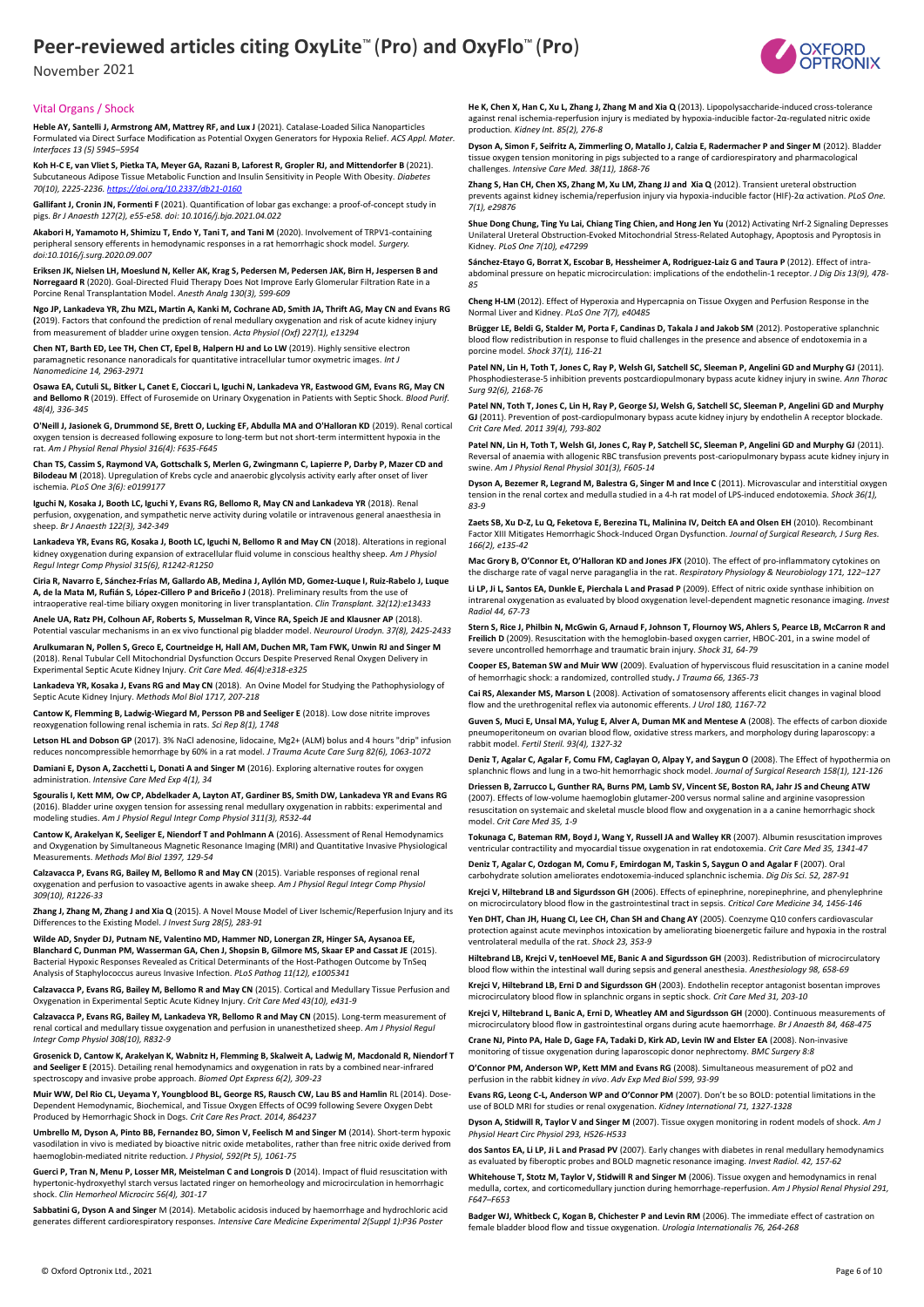November 2021

**Rhee TK, Larson AC, Prasad PV, Santos E, Sato KT, Salem R, Deng J, Paunesku T, Woloschak GE, Mulcahy MF, Li D and Omary RA** (2005). Feasibility of blood oxygenation level-dependent MR imaging to monitor hepatic transcatheter arterial embolization in rabbits. *J Vasc Interv Radiol. 16, 1523-28*

**Jordan BF, Kimpalou JZ, Beghein N, Dessy C, Feron O and Gallez B** (2004). Contribution of oxygenation to BOLD contrast in exercising muscle. *Magn Reson Med 52, 391-396*

**Voss M, Pinheiro J, Reynolds J, Greene R, Dewhirst M, Vaslef SN, Clary E and Eubanks WS** (2003). Endoscopic components separation for abdominal compartment syndrome. *Am J Surg 186, 158-63*

#### Plastic Surgery / Wound Healing

**Tang D, Yan T, Zhang J, Jiang X, Zhang D and Huang Y** (2017). Notch1 Signaling Contributes to Hypoxia-induced High Expression of Integrin β1 in Keratinocyte Migration. *Sci Rep 7, 43926*

**Wisniewski NA, Nichols SP, Gamsey SJ, Pullins S, Au-Yeung KY, Klitzman B and Helton KL** (2017). Tissue-Integrating Oxygen Sensors: Continuous Tracking of Tissue Hypoxia. *Adv Exp Med Biol 977, 377-383*

**Xie P, Jia S, Tye R, Chavez-Munoz C, Vracar-Grabar M, Hong SJ, Galiano R and Mustoe TA** (2015). Systemic administration of hemoglobin improves ischemic wound healing. *J Surg Res 194(2), 696-705*

**You JO, Rafat M, Almeda D, Maldonado N, Guo P, Nabzdyk CS, Chun M, LoGerfo FW, Hutchinson JW,**  Pradhan-Nabzdyk LK and Auguste DT (2015). pH-responsive scaffolds generate a pro-healing respon *Biomaterials 57, 22-32*

Ponticorvo A, Taydas E, Mazhar A, Scholz T, Kim HS, Rimler J, Evans GR, Cuccia DJ and Durkin AJ (2013). Quantitative assessment of partial vascular occlusions in a swine pedicle flap model using spatial frequency domain imaging*. Biomed Opt Express 4(2), 298-306*

**Koc E, Topaloglu S, Calik A, Sokmensuer C, Abdullazade S, Karabulut E and Piskin B** (2013). Hepatic microcirculation in inflow and inflow-outflow occlusion of the liver. *Transplant Proc 45(2), 474-9*

**Covington S, Adams GL, and Dixon K** (2012). Ultrasound-mediated oxygen delivery to lower extremity wounds. *Wounds 24(8)*

**Sorkin M, Wong VW, Glotzbach JP; Rustad KC; Major MR; Longaker MT and Gurtner GC** (2010). 222C: A novel oxygen-binding delivery protein enhances local oxygenation of ischemic skin. *Plastic & Reconstructive Surgery 125(6), 145*

**Gordillo GM and Sen CK** (2009). Evidence-based recommendations for the use of topical oxygen therapy in the treatment of lower extremity wounds. *The International Journal of Lower Extremity Wounds 8, 105-111*

**Schlaudraff KU, Pepper MS, Tkatchouk EN, Eherenburg I, Alizadeh N, Montandon D and Pittet B** (2008). Hypoxic preconditioning increases skin oxygenation and viability but does not alter VEGF expression or vascular density. *High Altitude Medicine and Biology 9, 76-88*

**Lesnik G, Remenschneider A, Herman P, Ross A and Ross D** (2008). Capillary blood gas: A novel means of assessing free flap perfusion in an animal model. *Otolaryngol Head Neck Surg 139, 250-255*

**Russell JA, Conforti ML, Connor NP and Hartig GK** (2007). Cutaneous tissue flap viability following partial venous obstruction. *Plast Reconstr Surg 117, 2259-66*

**Contaldo C, Harder Y, Plock J, Banic A, Jakob S and Erni D** (2007). The influence of local and systemic preconditioning on oxygenation, metabolism and survival in critically ischaemic skin flaps in pigs. *Journal of Plastic, Reconstructive & Aesthetic Surgery 60, 1182-1192*

Plock JA, Contaldo C, Sakai H, Tsuchida E, Leunig M, Banic A, Menger MD and Erni D (2005). Is hemoglobin in hemoglobin vesicles infused for isovolemic hemodilution necessary to improve oxygenation in critically ischemic hamster skin? *Am J Physiol heart Circ Physiol 289, H2624-31*

**Contaldo C, Plock J, Djonov V, Leunig M, Banic A and Erni D** (2005). The influence of trauma and ischemia on carbohydrate metabolites monitored in hamster flap tissue. *Anesth Analg 100, 817-822*

**Contaldo C, Plock J, Sakai H, Takeoka S, Tsuchida E, Leunig M, Banic A, Emi D** (2005). New generation of hemoglobin-based oxygen carriers evaluated for oxygenation of critically ischemic hamster flap tissue. *Crit Care Med 33, 806-12*

**Fries RB, Wallace WA, Roy S, Kuppusamy P, Bergdall V, Gordillo GM, Melvin WS and Sen CK** (2005). Dermal excisional wound healing in pigs following treatment with topically applied pure oxygen. *Mutation Research 579, 172-181*

**Harder Y, Contaldo C, Klenk J, Banic A, Jakob SM and Erni D** (2005). Preconditioning with monophosphoryl lipid A improves survival of critically ischemic tissue. *Anesth Analg 100, 1786-1792*

**Rodrigues LM, Pinto PC, Magro MJ and Alves MFJ** (2004). Exploring the influence of skin perfusion on transepidermal water loss. *Skin Research and Technology 10, 257-262*

**Rodrigues ML, Magro MJ, Pinto CP, Mouzinho M and Almeida A** (2004). Non-invasive assessment of woundhealing pathophysiology by transcutaneous indicators. *Annals of Burns and Fire Disasters 17(3)*

**Peltonen LM and Pyörnilä A** (2004). Local action of exogenous nitric oxide (NO) on the skin blood flow of rock pigeons (Columba livia) is affected by acclimation and skin site. *Journal of Experimental Biology 207, 2611-2619*

**Hiltebrand LB, Krejci V and Sigurdsson GH** (2004). Effects of dopamine, dobutamine, and dopexamine on microcirculatory blood flow in the gastrointestinal tract during sepsis and anesthesia. *Anesthesiology 100, 1188-1197*

**Rosado C and Rodrigues LM** (2003). In vivo study of the physiological impact of stratum corneum sampling methods. *International Journal of Cosmetic Science 25, 37-44*

**Schramm S. Wettstein R, Wessendorf R, Jakob SM, Banic A and Erni D (2002). Acute normovolemic** hemodilution improves oxygenation in ischemic flap tissue. *Anesthesiology 96,478-1484*

**Erni D, Wessendor R, Wettstein R, Banic A and Schilling MK** (2001). Endothelin receptor blockade improves oxygenation in contralateral TRAM flap tissue in pigs. *British Journal of Plastic Surgery 54(5), 412-418*

**Raisis AL, Young LE, Taylor PM, Walsh KP and Lekeux P** (2000). Doppler ultrasonography and single-fiber laser Doppler flowmetry for measurement of hind limb blood flow in anesthetized horses. *American Journal of Veterinary Research 61(3), 286-290*

#### Physiology / Ischemia

**Khan MA, Ashoor GA, Shamma T, Alanazi F, Altuhami A, Kazmi S, Ahmed HA, Assiri AM, and Broering DC**  (2021). IL-10 Mediated Immunomodulation Limits Subepithelial Fibrosis and Repairs Airway Epithelium in Rejecting Airway Allografts. *Cells 10(5), 1248. doi: 10.3390/cells10051248*

**Oller L, Bennett KA, McKnight JC, Moss SEW, Milne R, Hall AJ, and Rocha J** (2021). Partial pressure of oxygen in adipose tissue and its relationship with fatness in a natural animal model of extreme fat deposition, the grey seal. *Physiol Rep 9(16), e14972. doi: 10.14814/phy2.14972*

**Noe KM, Ngo JP, Martin A, Zhu MZL, Cochrane AD, Smith JA, Thrift AG, Singh H, and Evans RG** (2021). Intraoperative and early post-operative prediction of cardiac surgery-associated acute kidney injury: Urinary oxygen tension compared with plasma and urinary biomarkers. *Clin Exp Pharmacol Physiol. 2021 Oct 21. doi: 10.1111/1440-1681.13603. Online ahead of print.*

**Fitzpatrick SF, King AD, O'Donnell C, Roche HM and Ryan S** (2020). Mechanisms of intermittent hypoxia‐ mediated macrophage activation – potential therapeutic targets for obstructive sleep apnoea. *Journal of Sleep Research. doi:10.1111/jsr.13202*

**Cifarelli V, Beeman SC, Smith GI, Yoshino J, Morozov D, Beals JW, Kayser BD, Watrous JD, Jain M, Patterson BW, Klein S** (2020). Decreased adipose tissue oxygenation associates with insulin resistance in individuals with obesity. *J Clin Invest 130(12), 6688-6699. doi: 10.1172/JCI141828*.

**Morozov D, Quirk JD and Beeman SC** (2020). Toward noninvasive quantification of adipose tissue oxygenation with MRI. *Int J Obes (Lond) 44(8), 1776-1783*

**Baark F, Shaughnessy F, Pell VR, Clark JE, Eykyn TR, Blower P and Southworth R** (2019). Tissue acidosis does not mediate the hypoxia selectivity of [64Cu][Cu(ATSM)] in the isolated perfused rat heart. *Sci Rep 9(1), 499*

**Rossello X, He Z and Yellon DM** (2018). Myocardial Infarct Size Reduction Provided by Local and Remote Ischaemic Preconditioning: References Values from the Hatter Cardiovascular Institute. *Cardiovasc Drugs Ther 32(2), 127-133*

**Shimizu EN, Seifert JL, Johnson KJ and Romero-Ortega MI** (2018). Prophylactic Riluzole Attenuates Oxidative Stress Damage in Spinal Cord Distraction. *J Neurotrauma 35(12), 1319-1328*

**Streijger F, So K, Manouchehri N, Gheorghe A, Okon EB, Chan RM, Ng B, Shortt K, Sekhon MS, Griesdale DE and Kwon BK** (2018). A Direct Comparison between Norepinephrine and Phenylephrine for Augmenting Spinal Cord Perfusion in a Porcine Model of Spinal Cord Injury. *J Neurotrauma 35(12), 1345-1357*

**Perry DA, Thomson LM, Pigula FA, Polizzotti BD, DiNardo JA, Nedder A, Gauvreau K and Kheir JN** (2018). Changes in tissue oxygen tension, venous saturation, and Fick-based assessments of cardiac output during hyperoxia. *Acta Anaesthesiol Scand.63(1), 93-100*

**Chan TS, Cassim S, Raymond VA, Gottschalk S, Merlen G, Zwingmann C, Lapierre P, Darby P, Mazer CD and Bilodeau M** (2018). Upregulation of Krebs cycle and anaerobic glycolysis activity early after onset of liver ischemia. *PLoS One 13(6):e0199177*

**Ekbal NJ, Hennis P, Dyson A, Mythen M, James MFM and Singer M** (2018). The anion study: effect of different crystalloid solutions on acid base balance, physiology, and survival in a rodent model of acute isovolaemic haemodilution. *Br J Anaesth 120(6), 1412-1419*

**Hellman KM, Yu PY, Oladosu FA, Segel C, Han A, Prasad PV, Jilling T and Tu FF** (2017). The Effects of Platelet-Activating Factor on Uterine Contractility, Perfusion, Hypoxia, and Pain in Mice. *Reprod Sci 25(3), 384-394* 

**Davidson SM, He Z, Dyson A, Bromage DI and Yellon DM** (2017). Ventilation strategy has a major influence on remote ischaemic preconditioning in mice. *J Cell Mol Med 21(10), 2426-2431*

**Streijger F, So K, Manouchehri N, Lee JHT, Okon EB, Shortt K, Kim SE, McInnes K, Cripton P and Kwon BK**  (2017). Changes in Pressure, Hemodynamics, and Metabolism within the Spinal Cord during the First 7 Days after Injury Using a Porcine Model. *J Neurotrauma 34(24):3336-3350*

**Shadgan B, Kwon BK, Streijger F, Manouchehri N, So K, Shortt K, Cripton PA and Macnab A** (2017). Optical monitoring of spinal cord hemodynamics, a feasibility study. *Proc. SPIE 10072, Optical Diagnostics and Sensing XVII: Toward Point-of-Care Diagnostics, 100720T (February 17, 2017); doi:10.1117/12.2248776*

**Cezar CA, Roche ET, Vandenburgh HH, Duda GN, Walsh CJ, Mooney DJ** (2016). Biologic-free mechanically induced muscle regeneration. *Proc Natl Acad Sci USA 113(6):1534-9*

**von Aspern K, Haunschild J, Hoyer A, Luehr M, Bakhtiary F, Misfeld M, Mohr FW and Etz CD** (2016). Noninvasive spinal cord oxygenation monitoring: validating collateral network near-infrared spectroscopy for thoracoabdominal aortic aneurysm repair. *Eur J Cardiothorac Surg 50(4):675-683*

**Bovis MJ, Noimark S, Woodhams JH, Kay CWM and Weiner J (2015). Photosensitisation studies of silicone polymer doped with methylene blue and** nanogold for antimicrobial applications. *RSC Adv., 2015, 5, 54830*

**Mahling M, Fuchs K, Thaiss WM, Maier FC, Feger M, Bukala D, Harant M, Eichner M, Reutershan J, Lang F, Reischl G, Pichler BJ and Kneilling M** (2015). A Comparative pO2 Probe and [18F]-Fluoro-Azomycinarabino-Furanoside ([18F]FAZA) PET Study Reveals Anesthesia-Induced Impairment of Oxygenation and Perfusion in Tumor and Muscle. *PLoS One 10(4):e0124665*

**Hendargo HC, Zhao Y, Allenby T and Palmer GM** (2015). Snap-shot multispectral imaging of vascular dynamics ise window-chamber model. Opt Lett 40(14), 3292-5

**Jiang X, Nguyen TT, Tian W, Sung YK, Yuan K, Qian J, Rajadas J, Sallenave JM, Nickel NP, de Jesus Perez V, Rabinovitch M and Nicolls MR** (2015). Cyclosporine Does Not Prevent Microvascular Loss in Transplantation but Can Synergize With a Neutrophil Elastase Inhibitor, Elafin, to Maintain Graft Perfusion During Acute Rejection. *Am J Transplant 15(7), 1768-81*

**Schafer R and Gmitro AF** (2015). Dynamic oxygenation measurements using a phosphorescent coating within a mammary window chamber mouse model. *Biomed Opt Express 6(2), 639-50*

**Dyson A, Ekbal N, Stotz M, Barnes S, Carré J, Tully S, Henderson S, Barrett L and Singer M** (2014). Component reductions in oxygen delivery generate variable haemodynamic and stress hormone responses. *Br J Anaesth 113(4), 708-16]*

Twu CW, Reuther MS, Briggs KK, Sah RL, Masuda K and Watson D (2014). Effect of oxygen tension on tissueengineered human nasal septal chondrocytes*. Allergy Rhinol (Providence) 5(3),125-31* 

**Eisenbrey JR, Albala L, Kramer MR, Daroshefski N, Brown D, Liu JB, Stanczak M, O'Kane P, Forsberg F and**  Wheatley MA (2014). Development of an ultrasound sensitive oxygen carrier for oxygen delivery to hypoxic tissue. *Int J Pharm 478(1), 361-367*

**Chemonges S, Shekar K, Tung JP, Dunster KR, Diab S, Platts D, Watts RP, Gregory SD, Foley S, Simonova G, McDonald C, Hayes R, Bellpart J, Timms D, Chew M, Fung YL, Toon M, Maybauer MO and Fraser JF** (2014). Optimal management of the critically ill: anaesthesia, monitoring, data capture, and point-of-care technological practices in ovine models of critical care. *Biomed Res Int 2014:468309*

**Umbrello M, Dyson A, Pinto BB, Fernandez BO, Simon V, Feelisch M and Singer M** (2014). Short-term hypoxic vasodilation in vivo is mediated by bioactive nitric oxide metabolites, rather than free nitric oxide derived from haemoglobin-mediated nitrite reduction. *J Physiol 592(Pt 5), 1061-75*

**Regter S, Hedayati M, Zhang Y, Zhou H, Dalrymple S, Koch CJ, Isaacs JT and DeWeese TL** (2014). Androgen withdrawal fails to induce detectable tissue hypoxia in the rat prostate. *Prostate 74(8), 805-10*

**Yang CC, Yao CA, Lin YR, Yang JC and Chien** CT (2014). Deep-sea water containing selenium provides intestinal protection against duodenal ulcers through the upregulation of Bcl-2 and thioredoxin reductase 1. *PLoS One 9(7), e96006*

**Radiloff D, Zhao Y, Boico A, Blueschke G, Palmer G, Fontanella A, Dewhirst M, Piantadosi CA, Noveck R, Irwin D, Hamilton K, Klitzman B and Schroeder T** (2014). Anti-hypotensive treatment and endothelin blockade synergistically antagonize exercise fatigue in rats under simulated high altitude. *PLoS One 9(6), e99309*

**Seeliger E, Cantow K, Arakelyan K, Ladwig M, Persson PB and Flemming B** (2014). Low-dose nitrite alleviates early effects of an X-ray contrast medium on renal hemodynamics and oxygenation in rats. *Invest Radiol 49(2), 70-7*

**Doro CJ, Sitzman TJ and O'Toole RV** (2014). Can intramuscular glucose levels diagnose compartment syndrome? *J Trauma Acute Care Surg 76(2), 474-8*

**Poole KM, Tucker-Schwartz JM, Sit WW, Walsh AJ, Duvall CL and Skala MC** (2013). Quantitative optical imaging of vascular response in vivo in a model of peripheral arterial disease. *Am J Physiol Heart Circ Physiol 305(8), H1168-80*

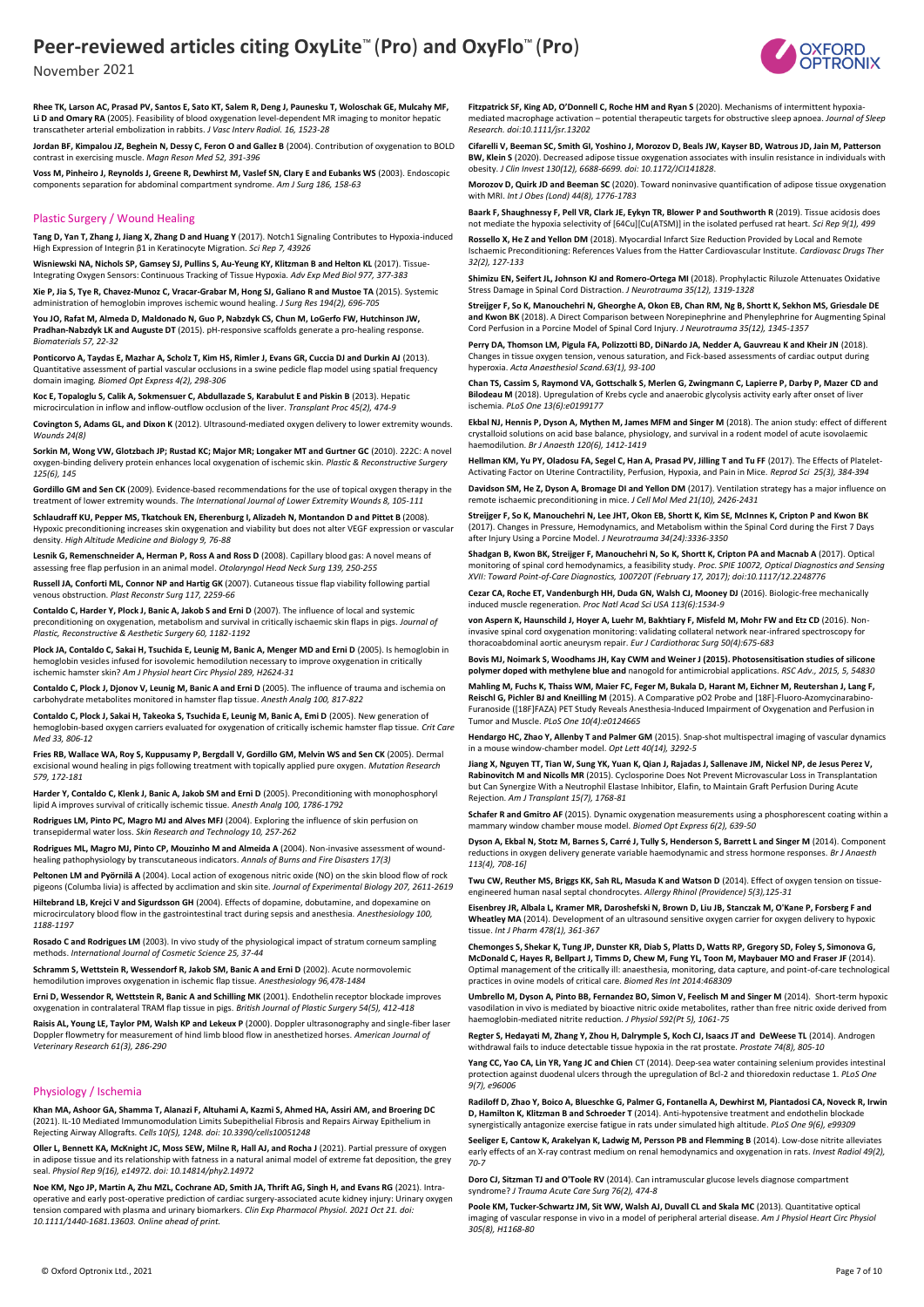

November 2021

**Jiang X, Malkovskiy AV, Tian W, Sung YK, Sun W, Hsu JL, Manickam S, Wagh D, Joubert LM, Semenza GL, Rajadas J and Nicolls MR** (2013). Promotion of airway anastomotic microvascular regeneration and alleviation of airway ischemia by deferoxamine nanoparticles. *Biomaterials 35(2), 803-13*

**Pohlmann A, Cantow K, Hentschel J, Arakelyan K, Ladwig M, Flemming B, Hoff U, Persson PB, Seeliger E and Niendorf T** (2013). Linking non-invasive parametric MRI with invasive physiological measurements (MR-PHYSIOL): towards a hybrid and integrated approach for investigation of acute kidney injury in rats. *Acta Physiol (Oxf) 207(4), 673-89*

**Needles A, Heinmiller A, Sun J, Theodoropoulos C, Bates D, Hirson D, Yin M and Foster F** (2013). Development and initial application of a fully integrated photoacoustic micro-ultrasound system. *IEEE Trans Ultrason Ferroelectr Freq Control 60(5), 888-97*

**Khan MA, Maasch C, Vater A, Klussmann S, Morser J, Leung LL, Atkinson C, Tomlinson S, Heeger PS and Nicolls MR** (2013). Targeting complement component 5a promotes vascular integrity and limits airway remodeling. *Proc Natl Acad Sci USA 110(15), 6061-6*

**McNamee EN, Korns Johnson D, Homann D and Clambey** ET (2013). Hypoxia and hypoxia-inducible factors as regulators of T cell development, differentiation, and function. *Immunol Res 55(1-3), 58-70*

**Rafferty AR, Evans RG, Scheelings TF and Reina RD** (2013). Limited oxygen availability in utero may constrain the evolution of live birth in reptiles. *Am Nat 181(2), 245-53*

**Aimot-Macron S, Salomon LJ, Deloison B, Thiam R, Cuenod CA, Clement O and Siauve N** (2013). In vivo MRI assessment of placental and foetal oxygenation changes in a rat model of growth restriction using blood oxygen level-dependent (BOLD) magnetic resonance imaging. *Eur Radiol 23(5), 1335-42*

**Khan MA, Dhillon G, Jiang X, Lin YC and Nicolls MR** (2012). New Methods for Monitoring Dynamic Airway Tissue Oxygenation and Perfusion in Experimental and Clinical Transplantation*. Am J Physiol Lung Cell Mol Physiol. 303(10), L861-9*

**Reuther MS, Briggs KK, Schumacher BL, Masuda K, Sah RL and Watson D** (2012). *In vivo* oxygen tension in human septal cartilage increases with age*. Laryngoscope. 122(11), 2407-10* 

**Nasui OC, Nathanael G, Miller E, Belik J, Crawley A, Weiss R, Detzler G, Zhong A, Moineddin R and Doria AS**  (2012). Responsiveness of BOLD MRI to Short-Term Temperature Changes in Rabbit Knees with Inflammatory Arthritis*. Rheumatol Curr Res 2012, S2, http://dx.doi.org/10.4172/2161-1149.S2-003*

**Griffin KM, O'Herlihy C, O'Connell PR and Jones JF** (2012). Combined ischemic and neuropathic insult to the anal canal in an animal model of obstetric-related trauma. *Dis Colon Rectum 55(1), 32-41*

**Davis BH, Morimoto Y, Sample C, Olbrich K, Leddy HA, Guilak F and Taylor DA** (2012). Effects of myocardial infarction on the distribution and transport of nutrients and oxygen in porcine myocardium. *J Biomech Eng 134(10), 101005*

**Radiloff DR, Zhao Y, Boico A, Wu C, Shan S, Palmer G, Hamilton K, Irwin D, Hanna G, Piantadosi CA and Schroeder T** (2012). The combination of theophylline and endothelin receptor antagonism improves exercise performance of rats under simulated high altitude*. J Appl Physiol 113(8), 1243-52*

**Mutoh T, Sanosaka T, Ito K and Nakashima K** (2012). Oxygen levels epigenetically regulate fate switching of<br>neural precursor cells via hypoxia-inducible factor 1α-notch signal interaction in the developing brain. *Stem Cells 30(3), 561-9*

**Yamaoka I, Kikuchi T, Arata T and Kobayashi E** (2012). Organ preservation using a photosynthetic solution*. Transplantation Research 2012, 1:2*

**Chang HH, Lee YC, Chen MF, Kuo JS and Lee TJ** (2012). Sympathetic activation increases basilar arterial blood flow in normotensive but not hypertensive rats. *Am J Physiol Heart Circ Physiol. 302(5), H1123-30*

**El Beheiry MH, Heximer SP, Voigtlaender-Bolz J, Mazer CD, Connelly KA, Wilson DF, Beattie WS, Tsui AK, Zhang H, Golam K, Hu T, Liu E, Lidington D, Bolz SS and Hare GM** (2011). Metoprolol impairs resistance artery function in mice. *J Appl Physiol. 111(4), 1125-33*

**Khan MA, Jiang X, Dhillon G, Beilke J, Holers VM, Atkinson C, Tomlinson S and Nicolls MR** (2011). CD4+ T cells and complement independently mediate graft ischemia in the rejection of mouse orthotopic tracheal transplants. *Circ Res 109(11), 1290-301*

**Gyawali S, Solis L, Chong SL, Curtis C, Seres P, Kornelsen I, Thompson R and Mushahwar VK** (2011). Intermittent electrical stimulation redistributes pressure and promotes tissue oxygenation in loaded muscles of individuals with spinal cord injury. *J Appl Physiol 110(1), 246-55*

**Evans RG, Goddard D, Eppel GA and O'Connor PM** (2011). Factors that render the kidney susceptible to tissue hypoxia in hypoxemia. *Am J Physiol Regul Integr Comp Physiol 300(4), R931-40*

**Evans RG, Goddard D, Eppel GA and O'Connor PM** (2011). Stability of tissue pO2 in the face of altered perfusion: a phenomenon specific to the renal cortex and independent of resting renal oxygen consumption. *Clin Exp Pharmacol Physiol 38(4), 247-54*

**Hoff U, Lukitsch I, Chaykovska L, Ladwig M, Arnold C, Manthati VL, Fuller TF, Schneider W, Gollasch M, Muller DN, Flemming B, Seeliger E, Luft FC, Falck JR, Dragun D and Schunck WH** (2011). Inhibition of 20-HETE synthesis and action protects the kidney from ischemia/reperfusion injury*. Kid Int 79(1), 57-65*

**Khan MAA, Tomlinson S, Dhillon G, Jiang X, and Nicolls MR** (2010). The contribution of C3 to allograft hypoxia and perfusion In murine model of orthotopic tracheal transplantation. *Am J Respir Crit Care Med 181: A1092*

**Oda S, Nagahama R, Nakano K, Matoba T, Kubo M, Sunagawa K, Tominaga R and Egashira K** (2010). Nanoparticle-mediated endothelial cell-selective delivery of pitavastatin induces functional collateral arteries (therapeutic arteriogenesis) in a rabbit model of chronic hind limb ischemia**.** *J Vasc Surg. 52(2), 412-20* 

**Terry MH, Merritt TA, Harding B, Schroeder H, Merrill-Henry J, Mazela J, Gregory TJ, Segal R, Power GG and Blood AB** (2010). Pulmonary distribution of lucinactant and poractant alfa and their peri-dosing hemodynamic effects in a preterm lamb model of respiratory distress syndrome. *Pediatr Res 68(3), 193-8* 

**Nematbakhsh M, Eppel GA, Goddard D, O'Connor PM and Evans RG** (2010) Local maximum oxygen disappearance rate has limited utility as a measure of local renal tissue oxygen consumption. *J Pharmacol Toxicol Methods 61(3), 297-303*

**Shih AC, Vigani A, Loring N, Pereira FG, Szarowicz M and Bandt C** (2010). Cardiopulmonary effects of a new inspiratory impedance threshold device in anesthetized hypotensive dogs*. Vet Anaesth Analg 37(3), 215-21*

**Roy S, Biswas S, Khanna S, Gordillo GM, Bergdall V, Green J, Marsh CB, Gould LJ and Sen CK** (2009). Characterization of a Pre-Clinical Model of Chronic Ischemic Wound. Physiol. *Genomics 37, 211 - 224*

**Isbil-Buyukcoskun N, Gulec G, Cam-Etoz B and Ozluk K** (2009). Peripheral GLP-1 gastroprotection against ethanol: The role of exendin, NO, CGRP, prostaglandins and blood flow. *Regul Pept 152, 22-27*

**Rausch ME, Weisberg S, Vardhana P and Tortoriello DV** (2008)**.** Obesity in C57BL/6J mice is characterized by adipose tissue hypoxia and cytotoxic T-cell infiltration*. Int J Obes (Lond) 32, 451-63* 

**Caporali A, Pani E, Horrevoets AJ, Kraenkel N, Oikawa A, Sala-Newby GB, Meloni M, Cristofaro B, Graiani G, Leroyer AS, Boulanger CM, Spinetti G, Yoon SO, Madeddu P and Emanueli C (2008). Neurotrophin p75<br>receptor (p75NTR) promotes endothelial cell apoptosis and inhibits angiogenesis: implications for diabetes**induced impaired neovascularization in ischemic limb muscles. *Circ Res 103, 15-26*

**Babu AN, Murakawa T, Thurman JM, Miller EJ, Henson PM, Zamora MR, Voelkel NF and Nicolls MR** (2007). Microvascular destruction identifies murine allografts that cannot be rescued from airway fibrosis. *J Clin Invest 117, 3774-85*

**Seeliger E, Flemming, B, Wronski T, Ladwig M, Arakelyan K, Godes M, Moeckel M and Persson PB** (2007). Viscosity of contrast media perturbs renal hemodynamics**.** *J Am Soc Nehprol 18, 2912-2920*

**Leong C-L, Anderson WP, O'Connor PM and Evans RG** (2007). Evidence that renal arterial-venous oxygen shunting contributes to dynamic regulation of renal oxygenation. *Am J Physiol Renal Physiol 292, F1726-F1733* **Murnaghan M, Li G and Marsh DR** (2006). Nonsteroidal anti-inflammatory drug-induced fracture nonunion: an inhibition of angiogenesis? *J Bone Joint Surg Am 88, 140-47*

**O'Connor PM, Kett MM, Anderson WP and Evans RG** (2006). Renal medullary tissue oxygenation is dependent on both cortical and medullary blood flow. *Am J Physiol Renal Physiol 290, F688–F694*

**Murnaghan M, Li G and Marsh DR** (2006). Nonsteroidal anti-inflammatory drug-induced fracture nonunion: an inhibition of angiogenesis? *J Bone Joint Surg Am 88 Suppl 3, 140-47*

**Duggan M, Engelberts D, Jankov RP, Worrall JM, Qu R, Hare GM, Tanswell AK, Mullen JB, Kavanagh BP** (2005). Hypocapnia attenuates mesenteric ischemia-reperfusion injury in a rat model*. Can J Anaesth 52, 262-68*

**Ryan S, Taylor CT and McNicholas WT** (2005). Selective activation of inflammatory pathways by intermittent hypoxia in obstructive sleep apnea syndrome. *Circulation 112, 2660-7*

**Baines AD and Ho P** (2005). 20-HETE-mediated vasoconstriction by haemoglobin-O2 carrier in Sprague-Dawley but not Wistar rats. *J Appl Physiol 98, 772-779*

**van der Bilt JDW, Kranenburg O, Nijkamp NW, Smakman N, Veenendaal LM, te Velde EA, Voest EE, van Diest PJ and Borel Rinkes IHM** (2005). Ischemia/reperfusion accelerates the outgrowth of hepatic micrometastases in a highly standardized murine model. *Hepatology 42, 165-175*

**Fukatsu K, Ueno C, Maeshima Y, Hara E, Nagayoshi H, Omata J, Mochizuki H and Hiraide H** (2004). Effects of L-arginine infusion during ischemia on gut blood perfusion, oxygen tension, and circulating myeloid cell activation in a murine gut ischemia/reperfusion model. *JPEN J Parenter Enteral Nutr. 28, 224-30*

**Yuan LJ, Ueng SW, Lin SS, Yeh WL, Yang CY and Lin PY** (2004). Attenuation of apoptosis and enhancement of proteoglycan synthesis in rabbit cartilage defects by hyperbaric oxygen treatment are related to the suppression of nitric oxide production. *J Orthop Res. 22, 1126-34*

**Cheung AT, Driessen B, Jahr JS, Duong PL, Ramanujam S, Chen PC and Gunther RA** (2004). Blood substitute resuscitation as a treatment modality for moderate hypovolemia*. Artif Cells Blood Substit Immobil Biotechnol 32, 189-207*

**Dobryansky M, Galiano RD, Curtis L, Cetrulo Jr, Bhatt KA, Michaels J, Ashinoff R, Levine JP and Gurtner GC**  (2004). Endostatin inhibits ischemia-induced meovascularization and increased ischemic tissue loss. *Ann Plast Surg 52, 512-18*

**Ceradini DJ, Kulkarni AR, Callaghan MJ, Tepper OM, Bastidas N, Kleinman ME, Capla JM, Galiano RD, Levine JP and Gurtner GC** (2004). Progenitor cell trafficking is regulated by hypoxic gradients through HIF-1 induction of SDF-1. *Nature Medicine 10, 858-864*

**Mäkinen TM, Pääkkönen T, Palinkas LA, Rintamäki H, Leppäluoto J and Hassi J** (2004). Seasonal changes in thermal responses of urban residents to cold exposure. *Comp Biochem Physiol A Mol Integr Physiol. 139, 29- 238*

**Omar AA, Mavor AID, Jones AM and Homer-Vanniasinkam S** (2004). Treatment of venous leg ulcers with Dermagraft®. *European Journal of Vascular and Endovascular Surgery, 27, 666-672* 

**Calatayud S, Canet A, Bello R, Hernández C, Martí M and Barrachina MD** (2003). Low endotoxemia prevents the reduction of gastric blood flow induced by NSAIDs: role of nitric oxide. *British Journal of Pharmacology 139, 263–270*

**Morales J, Moitinho E, Abraldes JG, Fernández M and Bosch J** (2003). Effects of the V1a vasopressin agonist F-180 on portal hypertension-related bleeding in portal hypertensive rats. *Hepatology 38, 1378–1383*

**Cernanec J, Guilak, Weinberg JB, Pisetsky DS and Fermor B** (2002). Influence of hypoxia and reoxygenation on cytokine-induced production of proinflammatory mediators in articular cartilage*. Arthritis Rheum 46, 968-75*

**Hillebrand U, Kobelt V, vOphoven M, Suwelack B, Matzkies F, Gerhardt U, Sindermann J and Hohage H**  (2002). Influence of antihypertensive drugs on renal microcirculation and renal hemodynamics in cyclosporine a-treated rats. *Transplantation Proceedings 34, 1383-1384*

**Giuliano F, Allard J, Compagnie S, Alexandre L, Droupy S and Bernabe J** (2001). Vaginal physiological changes in a model of sexual arousal in anesthetized rats. *Am J Physiol Regul Integr Comp Physiol 281, R140-149*

**Castañeda B, Morales J, Lionetti R, Moitinho E, Andreu V, Pérez-del-Pulgar S, Pizcueta P, Rodés J and Bosch J**  (2001). Effects of blood volume restitution following a portal hypertensive-related bleeding in anesthetized cirrhotic rats. *Hepatology 33(4), 821-825*

**Minning DM, Gow AJ, Bonaventura J, Braun R, Dewhirst M, Goldberg DE and Stamler JS** (1999). Ascaris haemoglobin is a nitric oxide-activated 'deoxygenase'. *Nature 401, 497-502*

**Nazzaro P, Triggiani R, Ciancio L, Scarano AM, Merlo M, Manzari M, Cicco G, Manicone A and Pirrelli A** (1999). Microvascular changes during laboratory stimuli and structural haemodynamic indices: the role of pulse pressure. *Clinical Hemorheology and Microcirculation 21, 225-232*

**Calatayud S, Sanz M-J, Canet A, Bello R, Díaz de Rojas F and Esplugues JV** (1999). Mechanisms of gastroprotection by transdermal nitroglycerin in the rat. *British Journal of Pharmacology 127, 1111–1118*

**Darlington SE, Carlolan-Rees G, Davies WT, Griffiths H and Woodcock JP** (1998). Use of a multi-channel laser Doppler flowmeter in the objective assessment of hand-arm vibration syndrome patients. *Journal of Vascular Investigation 4, 31-34.*

**Khattab M, Hohage H, Hollah P, Rahn K-H and Schlatter E** (1998). Effects of diadenosine polyphosphates on systemic and regional hemodynamics in anesthetized rats. *Kidney & Blood Pressure Research 21, 42-49*

**Kuznetsova LV, Tomasek N, Sigurdsson GH, Banic A, Erni D and Wheatley AM** (1998). Dissociation between volume blood flow and laser-Doppler signal from rat muscle during changes in vascular tone. *Physiol Heart Circ Physiol 274 (4), H1248-H1254*

**Cortijo J, Pons R, Dasí F, Marín N, Martinez-Losa M, Advenier C and Morcillo EJ (**1997). Bronchodilator and anti-inflammatory activities of SCA40: studies in human isolated bronchus, human eosinophils, and in the guinea-pig in vivo. *Naunyn-Schmiedeberg's Archives of Pharmacology 35, 806-814* 

**Magerl W and Treede R-D** (1996). Heat-evoked vasodilatation in human hairy skin: axon reflexes due to lowlevel activity of nociceptive afferents. *Journal of Physiology 497, 837-848*

#### **Ophthalmology**

**Fayyaz M, Jabeen M, Tsipursky MS, and Irudayaraj J** (2021). Dextran-Based Oxygen Nanobubbles for Treating Inner Retinal Hypoxia. *ACS Applied Nano Materials, 4(7), 6583–6593. doi:10.1021/acsanm.1c00084*

**Kim JR, Park YG and Roh YJ** (2018). Comparison of pre-retinal oxygen pressure changes after selective retina therapy versus conventional photocoagulation in the rabbit eye. *Graefes Arch Clin Exp Ophthalmol 256(8), 1459-1467*

**Williamson BK, Hawkey NM, Blake DA, Frenkel JW, McDaniel KP, Davis JK, Satija C, Beazer A, Dhungana S, Carlson J, McRitchie S and Ayyala RS** (2018). The Effects of Glaucoma Drainage Devices on Oxygen Tension, Glycolytic Metabolites, and Metabolomics Profile of Aqueous Humor in the Rabbit. *Transl Vis Sci Technol 7(1), 14*

**Zhang Z, Huang W, Lei M, He Y, Yan M, Zhang X and Zhao C** (2016). Laser-triggered intraocular implant to induce photodynamic therapy for posterior capsule opacification prevention*. Int J Pharm 498(1-2), 1-11*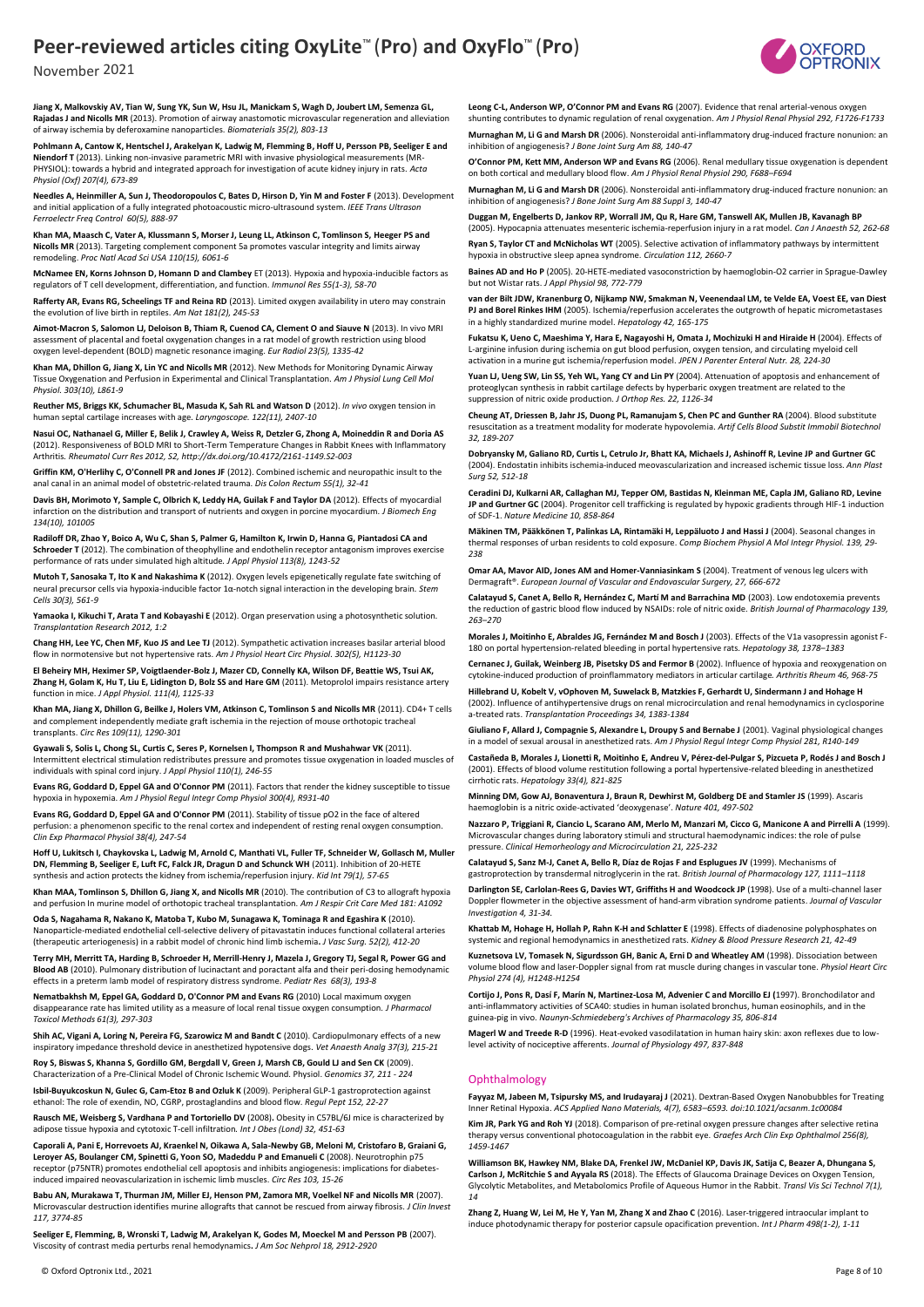

November 2021

**Murali K, Kang D, Nazari H, Scianmarello N, Cadenas E, Tai YC, Kashani A and Humayun M** (2016). Spatial Variations in Vitreous Oxygen Consumption. PLoS One 11(3), e0149961

**Huang AJ, Shui YB, Han YP, Bai F, Siegfried CJ and Beebe DC** (2015). Impact of Corneal Endothelial Dysfunctions on Intraocular Oxygen Levels in Human Eyes. *Invest Ophthalmol Vis Sci 56(11), 6483-8*

**Siegfried CJ, Shui YB, Bai F and Beebe DC** (2015). Central corneal thickness correlates with oxygen levels in the nan anterior chamber angle. Am J Ophthalmol 159(3), 457-62

**Lim JK, Nguyen CT, He Z, Vingrys AJ and Bui BV** (2014). The effect of ageing on ocular blood flow, oxygen tension and retinal function during and after intraocular pressure elevation. *PLoS One 9(5), 98393*

**Filas BA, Shui YB and Beebe DC** (2013). Computational model for oxygen transport and consumption in human vitreous. *Invest Ophthalmol Vis Sci 54(10), 6549-59*

**Muir ER, Zhang Y, San Emeterio Nateras O, Peng Q and Duong TQ** (2013). Human vitreous: MR imaging of oxygen partial pressure. *Radiology 266(3), 905-11*

**Siegfried CJ, Shui YB, Holekamp NM, Bai F and Beebe DC** (2011). Racial differences in ocular oxidative metabolism: implications for ocular disease. *Arch Ophthalmol. 129, 849-54*

**Park YH, Shui YB, Beebe DC** (2011). Comparison of two probe designs for determining intraocular oxygen distribution**.** *Brit J Ophthalmol 95(1), 118-22*

**Lange CA, Stavrakas P, Luhmann UF, de Silva DJ, Ali RR, Gregor ZJ and Bainbridge JW** (2011) Intraocular oxygen distribution in advanced proliferative diabetic retinopathy. *Am J Ophthalmol. 152(3), 406-412*

**Abdallah W, Ameri H, Barron E, Chader GJ, Greenbaum E, Hinton DR and Humayun MS** (2010). Vitreal oxygenation in retinal ischemia reperfusion*. Invest Ophthalmol Vis Sci. 52(2), 1035-42*

**Siegfried CJ, Shui Y-B, Holekamp NM, Bai F and Beebe DC** (2010). Oxygen distribution in the human eye: relevance to the etiology of open-angle glaucoma after vitrectomy. *Investigative Ophthalmology & Visual Science 51, 5731-5738*

**Shui Y-B, Holekamp NM, Kramer BC, Crowley JR, Wilkins MA, Chu F, Malone PE, Mangers SJ, Hou JH, Siegfried CJ and Beebe DC** (2009). The gel state of the vitreous and ascorbate-dependent oxygen consumption: Relationship to the etiology of nuclear cataracts. *Arch Opthalmol 127, 475-482*

**Giblin FJ, Quiram PA, Leverenz VR, Baker RM, Dang L and Trese MT** (2009). Enzyme-induced posterior vitreous detachment in the rat produces increased lens nuclear pO2 levels. *Exp Eye Res 88, 286-292*

**Kane R, Godson C and O'Brien C** (2008). Chordin-like 1, a bone morphogenetic protein-4 antagonist, is upregulated by hypoxia in human retinal pericytes and plays a role in regulating angiogenesis. *Molecular Vision 14, 1138-1148*

**Shui Y-B and Beebe DC** (2008). Age-dependent control of lens growth by hypoxia. *IOVS 49, 1023-1029*

**Quiram PA, Leverenz VR, Baker RM, Dang L, Giblin FJ and Trese MT** (2007). Microplasmin-induced posterior vitreous detachment affects vitreous oxygen levels. *Retina 27(8), 1090-96*

**Holekamp NM, Shiu YB and Beebe D** (2006). Lower intraocular oxygen tension in diabetic patients: possible contribution to decreased incidence of nuclear sclerotic cataract*. Am J Ophthalmol 141, 1027-32*

**Shui YB, Fu JJ, Garcia C, Dattilo LK, Rajagopal R, McMillan S, Mak G, Holekamp NM, Lewis A and Beebe DC** (2006). Oxygen distribution in the rabbit eye and oxygen consumption by the lens. *IOVS 47, 1571-1580*

**Holekamp NM, Shui Y-B and Beebe DC** (2005). Vitrectomy surgery increases oxygen exposure to the lens: A possible mechanism for nuclear cataract formation. *Am J Ophthalmol 139, 302-310*

**McNulty R, Wang H, Mathias RT, Ortwerth BJ, Truscott RJW and Bassnett S** (2004). Regulation of tissue vels in mammalian lens. *J Physiol 559, 883-898* 

**Bassnett S and McNulty R** (2003). The effect of elevated intraocular oxygen on organelle degradation in the embryonic chicken lens. *J Exp Biol* 206, 4353-4361

#### *In Vitro* Applications

**Alspaugh G, Roarke B, Chand A, Penjweini R, Andreoni A, and Knutson JR** (2021). Developing Analysis Protocols for Monitoring Intracellular Oxygenation Using Fluorescence Lifetime Imaging of Myoglobin-mCherry. *Methods Mol Biol, 2304, 315-337*

**Ramachandran S, Ma TS, Griffin J, Ng N, Foskolou, IP, Hwang, M-S, … Hammond EM** (2021). Hypoxia-induced SETX links replication stress with the unfolded protein response. *Nature Communications, 12(1). doi:10.1038/s41467-021-24066-z*

**Maury P, Porcel E, Mau A, Lux F, Tillement O, Mahou P, Schanne-Klein M-C, and Lacombe S** (2021). Rapid Evaluation of Novel Therapeutic Strategies Using a 3D Collagen-Based Tissue-Like Model. *Front. Bioeng. Biotechnol., https://doi.org/10.3389/fbioe.2021.574035*

**Gonzalez-Gonzalez MA, Bendale GS, Wang, K. et al.** (2021) Platinized graphene fiber electrodes uncover direct spleen-vagus communication. Commun Biol 4, 1097 https://doi.org/10.1038/s42003-021-02628-7

**Niu H, Li C, Guan Y, Yu Dang, Li XF, Fan Z, Shen J, Ma L and Guan JJ** (2020). High oxygen preservation hydrogels to augment cell survival under hypoxic condition. *Acta Biomater 105, 56-67*

**Gehrung M, Bohndiek SE and Brunker J** (2019). Development of a blood oxygenation phantom for photoacoustic tomography combined with online pO2 detection and flow spectrometry. J Biomed Opt. 24(12), 1-11

**Baark F, Shaughnessy F, Pell VR, Clark JE, Eykyn TR, Blower P and Southworth** R (2019). Tissue acidosis does not mediate the hypoxia selectivity of [64Cu][Cu(ATSM)] in the isolated perfused rat heart. *Sci Rep. 9(1), 499*

**Andreoni A; Penjweini R; Roarke B; Strub M-P; Sackett DL and Jay R. Knutson** (2019). Genetically encoded FRET probes for direct mapping and quantification of intracellular oxygenation level via fluorescence lifetime imaging. *Proceedings Volume 10882, Multiphoton Microscopy in the Biomedical Sciences XIX; 108820O (2019) https://doi.org/10.1117/12.2510646*

**Penjweini R, Andreoni A, Rosales T, Kim J, Brenner MD, Sackett DL, Chung JH and Knutson JR** (2018). Intracellular oxygen mapping using a myoglobin-mCherry probe with fluorescence lifetime imaging. *J. Biomed. Opt. 23(10), 107001*

**Busco G; Fasani F; Dozias S; Ridou L, Douat C, Pouvesle J-M and Grillon C** (2018). Changes in oxygen level upon cold plasma treatments: consequences for RONS production*. IEEE Transactions on Radiation and Plasma Medical Sciences 2(2), 147-152*

**Tiwari A, Wong CS, Nekkanti LP, Deane JA, McDonald C, Li J, Pham Y, Sutherland AE, Jenkin G and Kirkland MA** (2018). Controlling the Effective Oxygen Tension Experienced by Cells Using a Dynamic Culture Technique for Hematopoietic Ex Vivo Expansion. *Curr Protoc Stem Cell Biol 44, 2A.11.1-2A.11.13*

**Wijesekera D, Willis SA, Gupta A, Torres AM, Zheng G and Price WS** (2018). NMR diffusion and relaxation studies of 2-nitroimidazole and albumin interactions. *Spectrochim Acta A Mol Biomol Spectrosc 193, 318-323*

**Khaliullina-Skultety H, Zi Chao N and Harris WA** (2017). Induction of Hypoxia in Living Frog and Zebrafish Embryos. *J Vis Exp. 2017 Jun 26;(124). doi: 10.3791/55710*

**Foskolou IP, Jorgensen C, Leszczynska KB, Olcina MM, Tarhonskaya H, Haisma B, D'Angiolella V, Myers WK, Domene C, Flashman E and Hammond EM** (2017). Ribonucleotide Reductase Requires Subunit Switching in Hypoxia to Maintain DNA Replication. *Mol Cell 66(2), 206-220* 

**Minoves M, Morand J, Perriot F, Chatard M, Gonthier B, Lemarié E, Menut JB, Polak J, Pepin JL, Godin-Ribuot D and Briancon-Marjollet A** (2017). An innovative intermittent hypoxia model in cell cultures allowing fast PO2 oscillations with minimal gas consumption. *Am J Physiol Cell Physiol 313(4), C460-C468*

**Lee PS, Eckert H, Hess R, Gelinsky M, Rancourt D, Krawetz R, Cuniberti G and Scharnweber D** (2017). Developing a Customized Perfusion Bioreactor Prototype with Controlled Positional Variability in Oxygen Partial Pressure for Bone and Cartilage Tissue Engineering. *Tissue Eng Part C Methods 23(5),286-297*

**Joniová J, Gerelli E, Zellweger Mand Wagnières G (2017).** Optimization and characterization of the endogenous production of protoporphyrin IX in a yeast model. *J Biomed Opt 21(12), 125008*

**Tiwari A, Wong CS, Nekkanti LP, Deane JA, McDonald C, Jenkin G and Kirkland MA** (2016). Impact of Oxygen Levels on Human Hematopoietic Stem and Progenitor Cell Expansion. *Stem Cells Dev. 25(20), 1604-1613*

**Baird AM, Gray SG, Richard DJ and O'Byrne KJ** (2016). Promotion of a cancer-like phenotype, through chronic exposure to inflammatory cytokines and hypoxia in a bronchial epithelial cell line model. *Sci Rep 6, 18907*

**You JO, Rafat M, Almeda D, Maldonado N, Guo P, Nabzdyk CS, Chun M, LoGerfo FW, Hutchinson JW, Pradhan-Nabzdyk LK and Auguste DT** (2015). pH-responsive scaffolds generate a pro-healing response. *Biomaterials 57,22-32*

**Yaghini E, Pirker KF, Kay CW, Seifalian AM and MacRobert AJ** (2014). Quantification of Reactive Oxygen Species Generation by Photoexcitation of PEGylated Quantum Dots. *Small 10(24), 5106-15*

**Giuntini F, Chauhan VM, Aylott JW, Rosser GA, Athanasiadis A, Beeby A, MacRobert AJ, Brown RA, and Boyle RW** (2014). Conjugatable water-soluble Pt(II) and Pd(II) porphyrin complexes: novel nano- and molecular

probes for optical oxygen tension measurement in tissue engineering. *Photochem Photobiol Sci 13(7), 1039-51* **Grimes DR, Kelly C, Bloch K and Partridge M** (2014). A method for estimating the oxygen consumption rate in multicellular tumour spheroids. *J R Soc Interface 11(92), 20131124*

**Handley MG, Medina RA, Mariotti E, Kenny GD, Shaw KP, Yan R, Eykyn TR, Blower PJ and Southworth R**  (2014). Cardiac hypoxia imaging: second-generation analogues of 64Cu-ATSM. *J Nucl Med 55(3), 488-94*

**Taylor CT, Kent BD, Crinion SJ, McNicholas WT and Ryan S** (2014). Human adipocytes are highly sensitive to intermittent hypoxia induced NF-kappaB activity and subsequent inflammatory gene expression. *Biochem Biophys Res Commun 447(4), 660-5*

Campbell EL, Bruyninckx WJ, Kelly CJ, Glover LE, McNamee EN, Bowers BE, Bayless AJ, Scully M, Sae **Golden-Mason L, Ehrentraut SF, Curtis VF, Burgess A, Garvey JF, Sorensen A, Nemenoff R, Jedlicka P, Taylor CT, Kominsky DJ and Colgan SP** (2014). Transmigrating neutrophils shape the mucosal microenvironment through localized oxygen depletion to influence resolution of inflammation. *Immunity 40(1), 66-77*

**Liu XB, Cheng Q, Geng W, Ling CC, Liu Y, Ng KT, Yam JW, Guan XY, Lo CM and Man K** (2014). Enhancement of cisplatin-based TACE by a hemoglobin-based oxygen carrier in an orthotopic rat HCC model. *Artif Cells Nanomed Biotechno 42(4), 229-36*

**Handley MG, Medina RA, Paul RL, Blower PJ and Southworth R** (2013). Demonstration of the retention of 64Cu-ATSM in cardiac myocytes using a novel incubation chamber for screening hypoxia-dependent radiotracers. *Nucl Med Commun 34(10), 1015-22*

**Nyga A, Loizidou M, Emberton M and Cheema U** (2013). A novel tissue engineered three-dimensional *in vitro* colorectal cancer model. *Acta Biomater 9(8), 7917-26*

**Cheema U, Rong Z, Kirresh O, Macrobert AJ, Vadgama P and Brown RA** (2012). Oxygen diffusion through collagen scaffolds at defined densities: implications for cell survival in tissue models. *J Tissue Eng Regen Med 6(1), 77-84*

**Meng F, Evans JW, Bhupathi D, Banica M, Lan L, Lorente G, Duan JX, Cai X, Mowday AM, Guise CP, Maroz A, Anderson RF, Patterson AV, Stachelek GC, Glazer PM, Matteucci MD and Hart CP** (2012). Molecular and cellular pharmacology of the hypoxia-activated prodrug TH-302. *Mol Cancer Ther 11(3), 740-51*

**Hsieh CH, Wu CP, Lee HT, Liang JA, Yu CY and Lin YJ** (2012). NADPH oxidase subunit 4 mediates cycling hypoxia-promoted radiation resistance in glioblastoma multiforme. *Free Radic Biol Med 53(4), 649-58*

**Pires IM, Olcina MM, Anbalagan S, Pollard JR, Reaper PM, Charlton PA, McKenna WG and Hammond EM**  (2012). Targeting radiation-resistant hypoxic tumour cells through ATR inhibition. *Br J Cancer 107(2), 291-9*

**Mutoh T, Sanosaka T, Ito K and Nakashima K** (2012). Oxygen Levels Epigenetically Regulate Fate Switching of Neural Precursor Cells via Hypoxia-Inducible Factor 1α-Notch Signal Interaction in the Developing Brain. *Stem Cells 30(3), 561-9*

**Tamama K, Kawasaki H, Kerpedjieva SS, Guan J, Ganju RK and Sen CK** (2011). Differential roles of hypoxia inducible factor subunits in multipotential stromal cells under hypoxic condition*. J Cell Biochem 112(3), 804-17*

**Deschepper M, Oudina K, David B, Myrtil V, Collet C, Bensidhoum M, Logeart-Avramoglou D and Petite H**  (2011). Survival and function of mesenchymal stem cells (MSCs) depend on glucose to overcome exposure to long-term, severe and continuous hypoxia. *J Cell Mol Med 15(7), 1505-14*

**Streeter I and Cheema U** (2011). Oxygen consumption rate of cells in 3D culture: The use of experiment and simulation to measure kinetic parameters and optimise culture conditions. *Analyst 136, 4013*

**Staples KJ, Sotoodehnejadnematalahi F, Pearson H, Frankenberger M, Francescut L, Ziegler-Heitbrock L and Burke B.** (2010). Monocyte-derived macrophages matured under prolonged hypoxia transcriptionally upregulate HIF-1α mRNA. *Immunobiology. 216(7), 832-9*

Forde JC, Perry AS, Brennan K, Martin LM, Lawler MP, Lynch TH, Hollywood D and Marignol L (2010). Docetaxel maintains its cytotoxic activity under hypoxic conditions in prostate cancer cells**.** *Urol Oncol. 30(6), 912-9*

**Agbor TA, Cheong A, Comerford KM, Scholz CC, Bruning U, Clarke A, Cummins EP, Cagney G and Taylor CT**  (2010). Small ubiquitin-related modifier (SUMO)-1 protein modification promotes glycolysis in hypoxia. *J Biol Chem 286(6), 4718-26*

**Robinson MA, Tuttle SW, Otto CM and Koch CJ** (2010). pO(2)-dependent NO production determines OPPC activity in macrophages*. Free Radic Biol Med 48(2), 189-95*

**Hicks KO, Siim BG, Jaiswal JK, Pruijn FB, Fraser AM, Patel R, Hogg A, Liyanage HD, Dorie MJ, Brown JM, Denny WA, Hay MP and Wilson WR** (2010). Pharmacokinetic/pharmacodynamic modeling identifies SN30000 and SN29751 as tirapazamine analogues with improved tissue penetration and hypoxic cell killing in tumors. *Clinical Cancer Research. 16(20), 4946-57*

**Cheema U, Alekseeva T, Abou-Neel EA and Brown RA** (2010). Switching off angiogenic signalling: creating channelled constructs for adequate oxygen delivery in tissue engineered constructs. *European Cells and Materials 20, 274-281*

**Li J, Yan B, Huo Z, Liu Y, Xu J, Sun Y, Liu Y, Liang D, Peng L, Zhang Y, Zhou ZN, Shi J, Cui J and Chen YH** (2010). ß2- but not ß1-adrenoceptor activation modulates intracellular oxygen availability. *J Physiol. 588(16), 2987- 2988*

**Atrux-Tallau N, Le TH, Denis A, Padois K, Zahouani H, Haftek M, Falson F and Pirot F** (2009). Simultaneous characterization of oxygen transport into and through porcine skin exposed to oxygen-saturated water. *Skin Pharmacol Physiol. 22(4), 210-217*

**O'Hagan KA, Cocchiglia S, Zhdanov AV, Tambuwala MM, Cummins EP, Monfared M, Agbor TA, Garvey JF, Papkovsky DB, Taylor CT and Allan BB** (2009). PGC-1alpha is coupled to HIF-1alpha-dependent gene expression by increasing mitochondrial oxygen consumption in skeletal muscle cells. *Proc Natl Acad Sci 106, 2188-93*

**Subarsky P and Hill RP** (2008). Graded hypoxia modulates the invasive potential of HT1080 fibrosarcoma and MDA MB231 carcinoma cells. *Clin Exp Metastasis 25, 253–264*